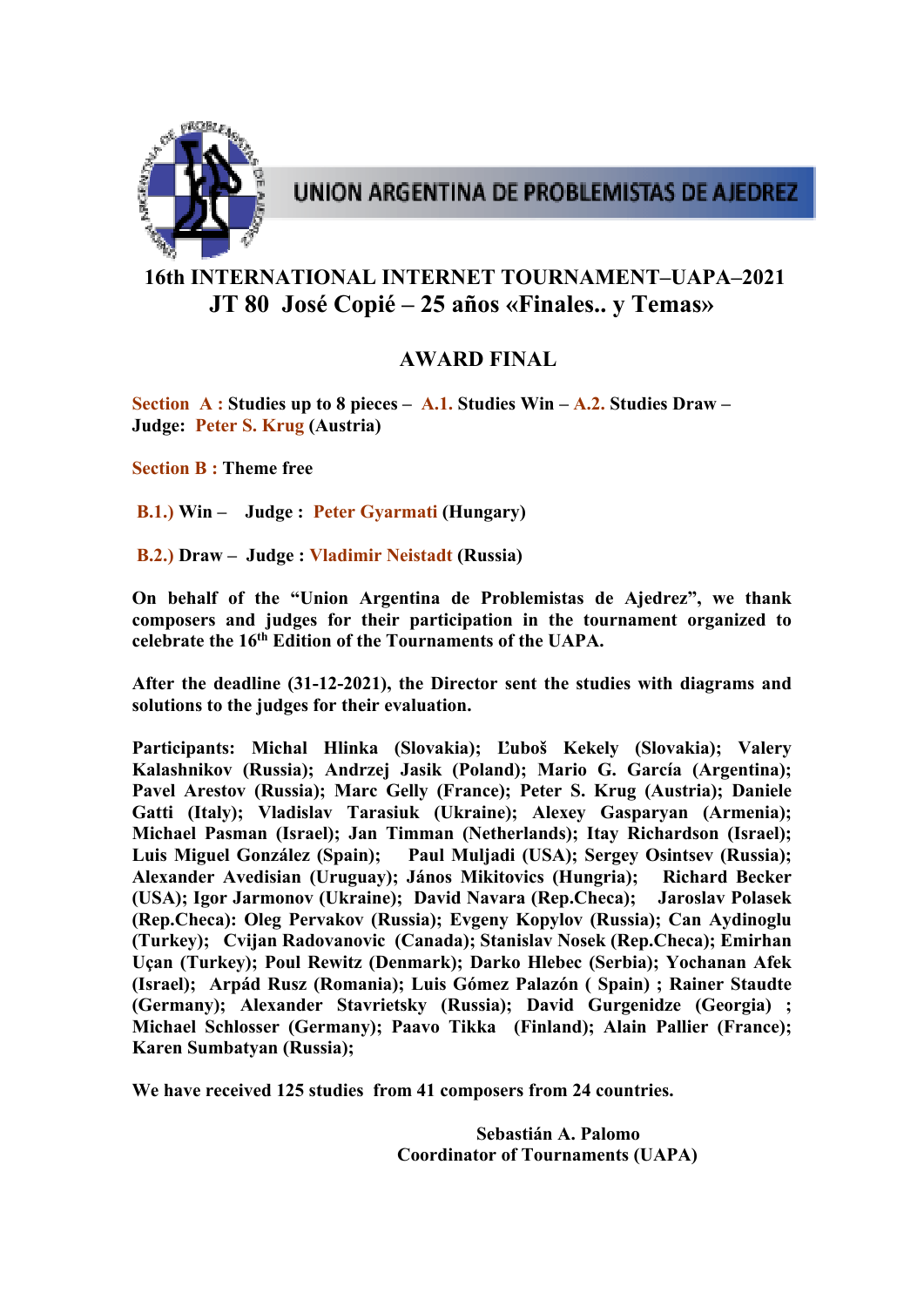# **Section A**

# **Report**

**After the deadline the Director sent me the studies, with the diagrams and the solutions in files (pdf and pgn) for the evaluation.** 

**My thanks to the Union Argentina of Problemistas de Ajedrez (UAPA), and especially to all the participants** 

**The study Nº10 (d7-h5) in section A.2 has been withdrawn as it was anticipated by the setting: de Gorgiev, Zadachy i Etyudy 1929** 

**My ranking is as follows** 



## **Section A.1.**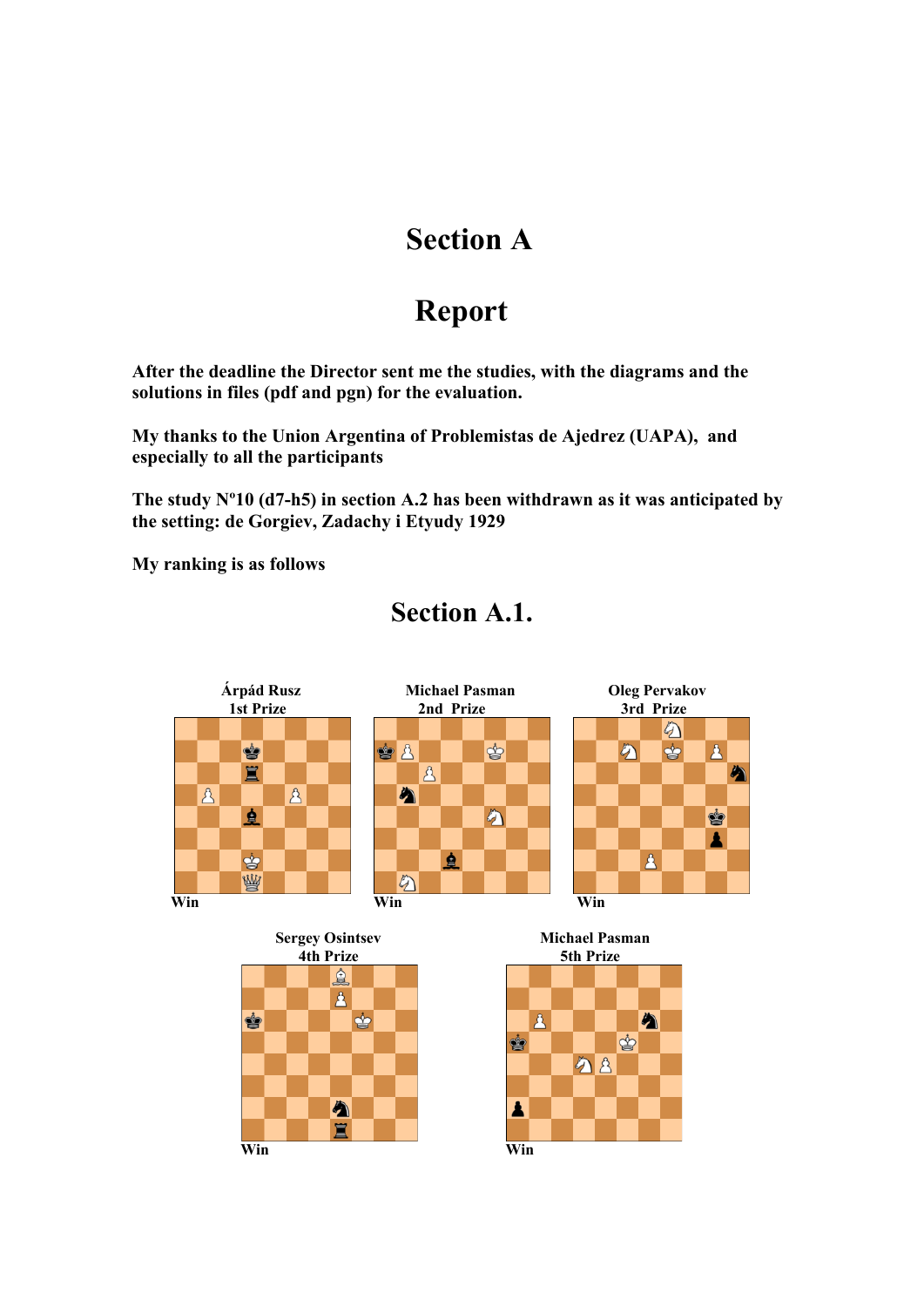#### **Árpád Rusz (Romania)**

**1.Qa4!** [Thematic try: 1.Qg4? Bf6+ 2.Ke3 Rb6 3.Qa4 Ke8! 4.Ke4 Bd8 fortress 5.f6 Bxf6 6.Kd5 Be7 *(6...Bg5)* 7.Kc4 Bg5 8.Kc5 Be3+ 9.Kd5 Bg5 10.Kc5 *(10.Qe4+ Be7 11.Kc4 Kd7=)* 10...Be3+! *(10...Bd8? 11.Qe4+ Kd7 12.Qd5+ Kc8 13.Qxd8+!* queen sacrifice *13...Kxd8 14.Kxb6 Kc8 15.Ka7+-)* 11.Kd5 Bg5 positional draw] **1...Bb6+ 2.Kc3 Rf6 3.Qg4! Kc8! 4.Kc4 Bd8** A fortress? No! **5.b6! Bxb6** [5...Rxb6 6.f6++-] **6.Kd5** [6.Qg6? Bd8!= *(6...Rxg6? 7.fxg6+-)* ] **6...Bc7** [6...Bd8 7.Ke5 Be7 8.Qg7 Kd7 9.Qxf6! Bxf6+ 10.Kxf6 Ke8 11.Kg7+-] **7.Ke4 Ba5 8.Ke5 Bc3+!** [8...Bd8 9.Qc4+ Kd7 10.Qd5+ Ke8 11.Qxd8+! queen sacrifice 11...Kxd8 12.Kxf6 Ke8 13.Kg7+-] **9.Kd5 Ba5** Is this a positional draw similar to that from the thematic try? No! Now the extra h-file proves to be useful for some threats by the queen. **10.Qc4+! Bc7 11.Qc3!** [11.Ke4? Kd7=] **11...Rxf5+ 12.Kc6 Be5 13.Qh3!+-** 

Original cross leads to an unambiguous solution and clear thematic try. Only after 13 moves with 13.Qh3! it becomes clear why 1.Qa4!! and not 1.Qg4?

#### **Michael Pasman (Israel)**

**1.Ne6!** Prevents Nd4 and moving the knight to better place [1.Nxd2? Nd4=] **1...Nd6+** [1...Bf4 2.Ke8 Bb8 3.Kd7 Nd6 4.Nc5+-; 1...Be1 2.Ke7+-; 1...Bb4 2.Ke8! Nd6+ 3.Kd7 Nxb7 is as main line] **2.Ke7 Bb4**  Moving the bishop from an attack and preparing for the capture of b7 pawn [2...Nxb7 3.Nxd2 Na5 4.c7+-] **3.Kd7! Nxb7 4.Na3!!** First sacrifice on a3 (which black can't accept) [4.c7 Nd6= with Ba5 threat] **4...Nd6** [4...Bxa3 5.c7 Nd6 6.Nd4! Kb7 7.Nb5! Nc8 8.Nxa3 Nb6+ 9.Kd8+-] **5.Nd4!** [5.Nc7? Bxa3=; 5.Nc2?! Nc4! 6.Nxb4 Ne5+÷] **5...Ka8!** [Still a3 untouchable 5...Bxa3 6.c7! Kb7 7.Nb5+-; 5...Kb6 6.c7 Bxa3 7.Nf5!] **6.Ndb5!** [Thematic try : 6.Nab5? Nc4! 7.Nc7+ Ka7 8.Ndb5+ Kb6! 9.Nd5+ Kc5!! *(9...Kxb5? 10.c7+-)* 10.c7 Kxd5=; 6.c7 Ba5!=] **6...Nxb5 7.Nxb5 Ba5 8.Kc8 Bb4 9.Na3!!** Again - kni ght sacrifice on the same square. This time unexpected move with the knight backward. Looks strange, but I didn't find any study in this basic position. This is the only winning move. Other moves will only waste time and White needs to returntothisposition [9.Nd4? Be1 10.Nb5 Bb4=; 9.Kc7!? Ba5+ 10.Kc8 *(10.Kd7 Kb8=)* 10...Bb4=; 9.Kd7!? Ba5=] **9...Be1** [Again - the knight is untouchable 9...Bxa3 10.Kd7! Bd6 11.Kxd6 Kb8 12.Kd7+-] **10.Kd7!** [10.Kd8? Ba5+ returns back 11.Kc8=; 10.Nc4? Bg3 11.Kd7 Bb8!=] **10...Ba5** [10...Bg3 11.Nb5!+- and Nd6] **11.Nc4+-**

Surprising recurring knight sacrifice on square a3. The active black play and the thematic try further enhance the study !

#### **Oleg Pervakov (Russia)**

**1.Nd5** [1.Nf6+? Kh4! 2.Ne6 Nf5+ 3.Kf7 g2 4.Nd4 Nxg7 5.Ne2 Nf5=] **1...Nf5+** [1...g2 2.Ne3+] **2.Ke6!**  [Thematic try 2.Kf6? Nxg7 3.Nxg7 Kf3 4.Nf4 Ke4! zz 5.Nge6 g2! zz 6.d3+ Ke3 7.Nxg2+ Kxd3=; 2.Kf7? Kf3! 3.Ne3 *(3.g8Q Nh6+)* 3...Nxg7 4.Nxg7 Ke2=] **2...Nxg7+ 3.Nxg7 Kf3 4.Nf4! Ke4!** [4...Kxf4 5.Nh5+ Ke4 6.Nxg3+ Kd3 7.Nf1+-] **5.Kf6!** zz **5...g2! 6.Nge6!** zz **6...g1Q** [6...g1N 7.d3+! *(7.d4? Nf3 8.d5 Ne5 9.d6 Nd7+ 10.Ke7 Nb6! 11.Kd8 Nc4=)* 7...Ke3 8.d4 Nf3 9.d5+-] **7.Ng5+ Kxf4** [7...Kd4 8.Nf3++-] **8.Nh3+ Ke4 9.Nxg1 Kd3 10.Nf3+-**

Original Zugzwang -position with hanging knight in the solution and in the try. The moves 4.Nf4!! and 5.Kf6!! with zugzwang are excellent

#### **Sergey Osintsev (Russia)**

**1.Bb5+! Kxb5 2.e8Q+ Kc4 3.Qe4+** [3.Qe3? Rf1+!=; 3.Qa4+? Kd3!=] **3...Kc3 4.Qe3+ Kc2 5.Ke7!!**  [5.Ke5? Nc1 *(5...Ng1; 5...Nd4; 5...Nf4)* 6.Qxe1 Nd3+=; 5.Ke6?? Nd4+–+ *(5...Nf4+)* ; 5.Kf5? Rf1+!=] **5...Kd1 6.Qd3+ Kc1 7.Kf6! Ng1** [7...Rf1+ 8.Ke5 Re1 9.Kf5+-] **8.Kf5** [8.Qc3+? Kd1 9.Qd3+=] **8...Ne2**  [8...Rd1 9.Qc3+ Kb1 10.Ke4! Ne2 11.Qb3+ Kc1 12.Qc4+ Kd2 13.Qa2+ Ke1 14.Qa5+! Kf1 15.Qf5+ Kg1 16.Qg4+ Kf2 17.Qf3+ Ke1 18.Ke3+-] **9.Kg5!** [9.Kg4!? Rg1+=] **9...Rg1+** [9...Ng1 10.Kf4 Ne2+ 11.Kf3] **10.Kf6!! Rf1+ 11.Ke5 Re1 12.Kf5! Rf1+** [12...Ng1 13.Kf4 Ne2+ 14.Kf3+-] **13.Ke4 Re1** [13...Rf6 14.Qc4+ Kd2 15.Qa2+ Kc3 16.Qa1++-] **14.Kf3! Ng1+ 15.Kf2 Rd1 16.Qc3+ Kb1 17.Ke3 Rc1 18.Qb3+ Ka1 19.Kd2+-** win **19...Rb1 20.Qa3#** 

The white king must avoid potentially damaging knight forks. "Ke7!!!" only to return to f6 a few moves later looks very paradoxical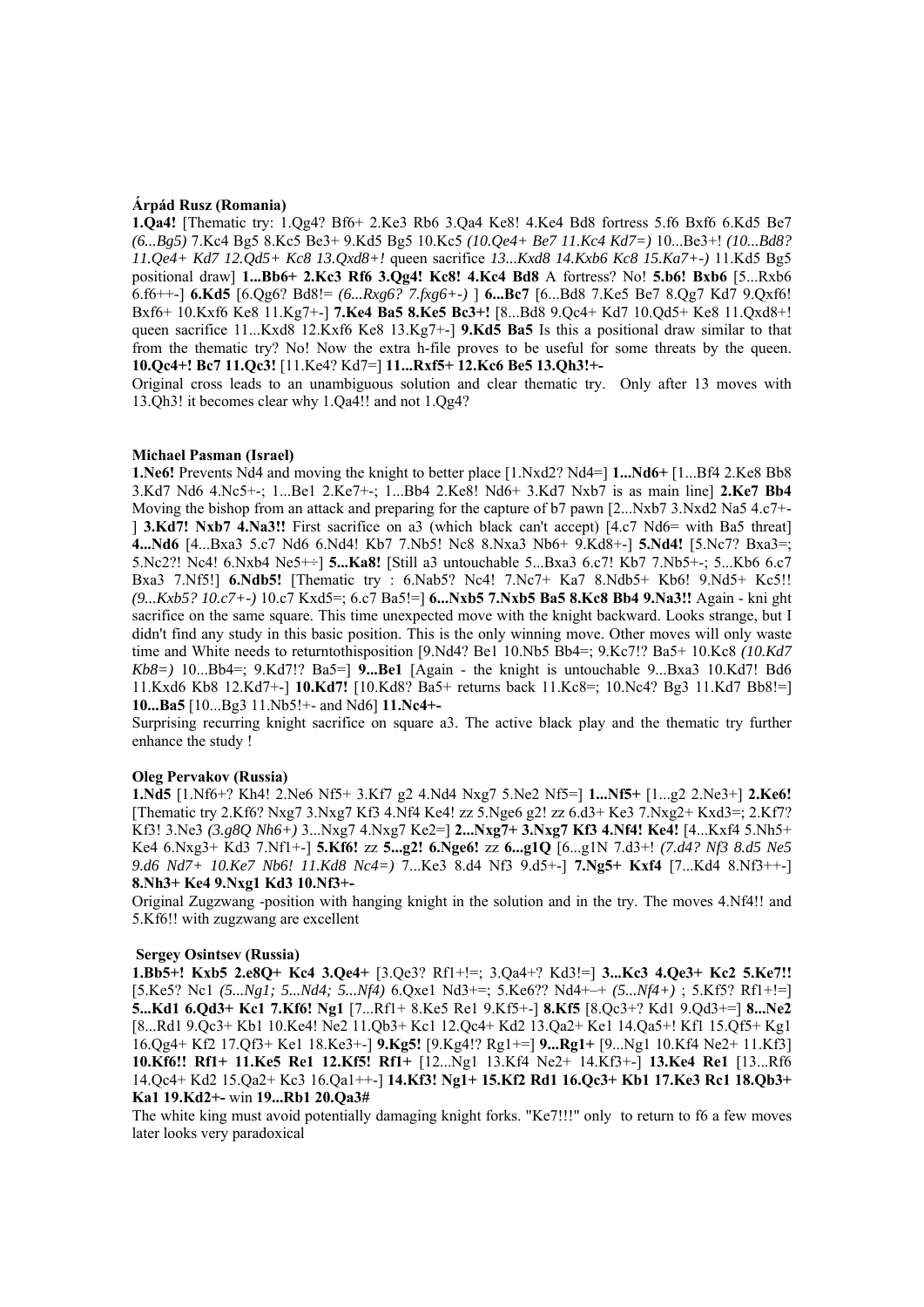#### **Michael Pasman (Israel)**

**1.b7! a1Q 2.Nb3+** [Thematic try : 2.Nc6+ Ka6 3.b8Q Qf1+ 4.Kxg6 Qf6+!] **2...Ka6** [2...Ka4 3.Nxa1+-] **3.b8N+!** [3.Nxa1 Ne7+! 4.Ke6 Nc6! 5.Kd7 Kxb7=] **3...Kb7 4.Nxa1 Nf8!** White knight is trapped, but... **5.Nb3! Kxb8 6.Nc5!** Now black knight is trapped.. **6...Ka7 7.e5!** zz Zugzwang position ! If white to move now it is draw and black to move is lost **7...Kb6 8.Nd7+! Nxd7 9.e6 Kc7 10.e7+-**  Funny study motifs combined with Zugwang motif and a later knight sacrifice worth seeing



#### **Itay Richardson (Israel)**

**1.Ng3+** [1.dxc7? Bb7 2.Nf8 *(2.Ng3+ Ke6 3.Nf8+ Kd6=)* 2...Kf6 3.Ng3 Ke7 4.Ng6+ Kd7=] **1...Ke6 2.Nf8+!** [2.dxc7? Kd7=] **2...Kf7** [Main 2...Kxd6 3.Nf5#!] **3.dxc7 Bb7 4.Nd7** [4.Nh7? Ke6= White can't stop the Black king from capturing the pawn] **4...Ke7** /e6 **5.Nxb6 Kd6 6.Na8!** [Thematic try: 6.Nd5? Kd7 7.Kc5 Bxd5 8.Kb6 Be6=] **6...Kd7 7.Kc5 Bxa8 8.Kb6 Bd5 9.Nf5 Bc4** [Main 9...Be6 10.Kb7 Ke8 11.Ng7++-] **10.Nd6!** [10.Ne7? Ba6!=] **10...Ba6! 11.Nb7** [11.Kxa6? Kxc7=] **11...Bf1** /e2 [11...Kc8 12.Nc5 Bf1 13.Ne4+- transposes to the main line] **12.Nc5+ Kc8 13.Ne4** threatening Sd6+ **13...Ba6 14.Nf6 Bb5** [Main 14...Bc4 15.Ne8+- There is no way to stop Sd6] **15.Nd5+-** There is no way to stop Se7 A nice study with mate motif in the center. Knight's journey and sacrifice. A lot of content. I liked 6.Na8!

#### **Valery Kalashnikov (Russia)**

**1.Nb4! Kd6!** [1...Qb8 2.Nd5+ Ke6 3.Kb6 Qg8 4.Ka7 Qg1+ 5.Nb6 Qa1+ 6.Kb8 Qh8+ 7.Nc8 Qe8 8.c7+-; 1...Qh5+ 2.Kb6 Qe5 3.Nd5+ Kf7 4.Nhf6 Qb2+ 5.Ka7 Qd4+ 6.Kb8+-] **2.Nf6 Qe2+ 3.Kb6 Qf2+! 4.Ka6 Qf1+ 5.Ka7 Qa1+ 6.Kb8 Qxf6 7.c7 Kc5 8.c8Q+!** [Try 8.Na6+?! Kb5! 9.c8Q Kxa6 10.Ka8 Qf3 11.Qc4+ Ka5!= *(*Not *11...Kb6? 12.Qb3+!+-* Van Vliet 1888 Year*)* ] **8...Kxb4 9.Qd7! Kc5** [9...Qe5+ 10.Kc8 Qc5+ 11.Kd8 Qa5+ 12.Ke8 Qh5+ 13.Qf7 Qb5+ 14.Kf8+-] **10.Qa4! Kb6 11.Ka8 Qf3** Van Vliet 1888 Year: **12.Qb3+! Qxb3 13.b8Q+-**

Nice start with 1.Nb4! Pleasant and gamelike miniature leads in a position by Van Vliet. The thematic try is 8.Na6?! which later fails with 11.Ka5! enhances the study.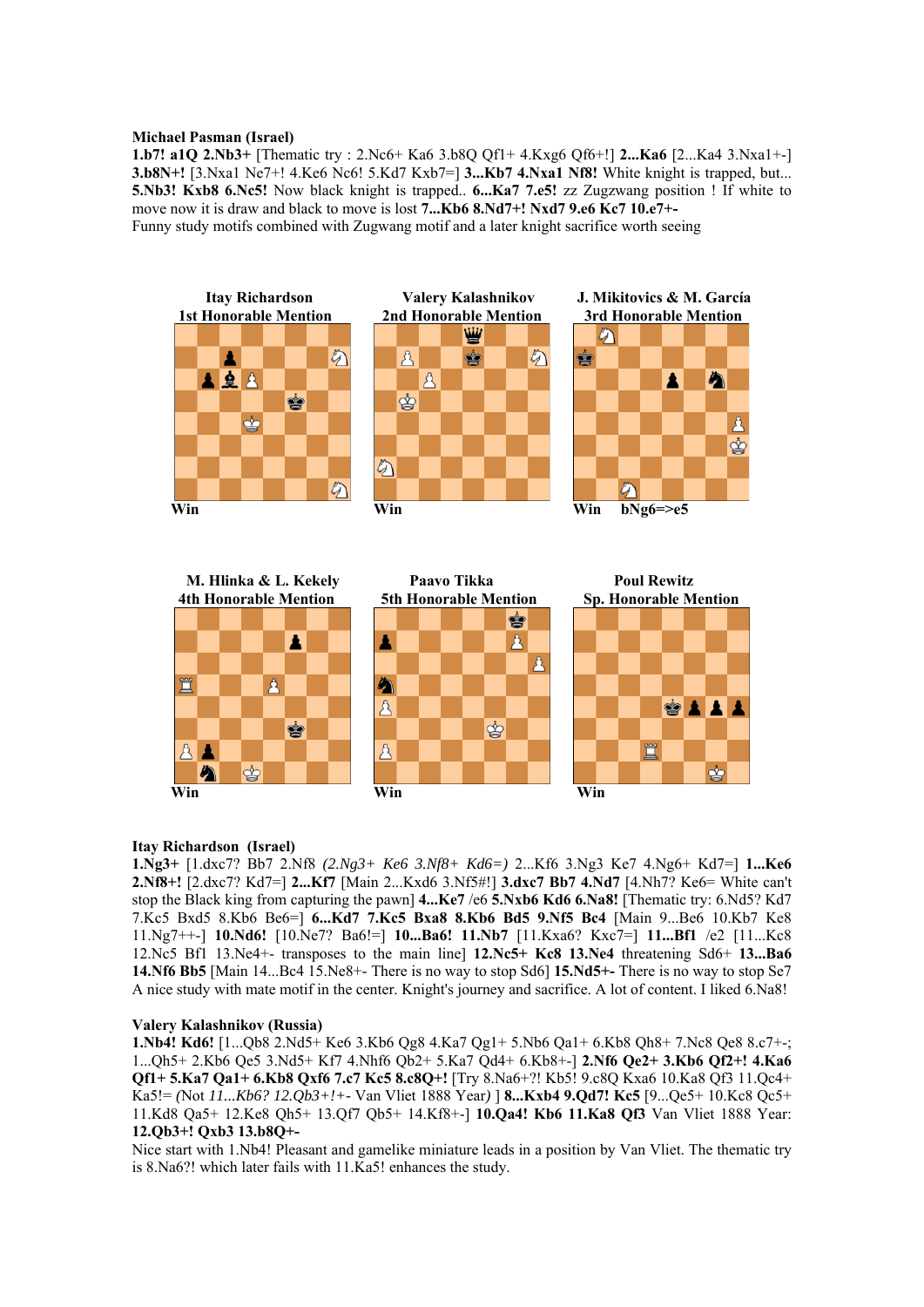#### **Janos Mikitovics & Mario García (Hungary-Argentina)**

**Twin: A** Diagram **1.Nc6+!** [1.h5? Nf4+! fork 2.Kg4 Nxh5= active sacrifice; 1.Nd7? Nxh4 active sacrifice 2.Kxh4 e5!! active sacrifice 3.Nf6 e4! active sacrifice 4.Ng4 e3!= active sacrifice] **1...Kb6 2.Nd4 Kc5 3.Nce2!!** White is forbidden to accept passive sacrifice on e6! [3.Nxe6+? Kd6=; Thematic try 3.Nf3? Nxh4!! active sacrifice *(3...Kc4? 4.Kg3! Nxh4 5.Nxh4!! e5 6.Nf5 e4 7.Ne3++-)* 4.Nxh4 e5! 5.Nf5 e4 6.Kg3 e3=] **3...Nxh4** [3...Kc4 4.h5+-] **4.Kxh4 Kc4 5.Kg3!! e5 6.Nf5!** [6.Nc2? Kd3!= skewer*(6...e4? 7.Ne3++-* main line*)* ] **6...e4 7.Ne3+!** [7.Kf2? e3+!= active sacrifice] **7...Kd3 8.Kf2+-** Keywords: passive and active sacrifices; fork; Troitsky line

#### **Twin: B-** bNg6=>e5

**1.Nc6+!** [Thematic try 1.Nd7? active sacrifice (11th WCCT) 1...Nxd7! *(1...Ng6? 2.Nc5 Nxh4 3.Kxh4 e5 4.Ne4+-* Troitsky line*)* 2.h5 Kb7 *(2...e5? 3.h6! Nf6 4.Kh4! Kb6 5.Kg5 Nh7+ 6.Kg6 Nf8+ 7.Kf5+-)* 3.h6 Nf8 4.Kg4 Kc7 *(4...e5? 5.Kf5 e4 6.Kxe4+-)* 5.Kg5 e5! 6.Kf6 e4! *(6...Kd7? 7.Nd3 e4 8.Nc5++-* fork*)*  7.Kf7 Nh7 8.Kg7 Ng5 9.Kg6 Ne6 10.Kf5 *(10.h7 Nf8++-* fork*)* 10...Nf8 11.Kxe4 Kd7 12.Kf5 Ke7=] **1...Nxc6 2.h5!** [2.Kg4? Ne5+! switchback 3.Kg5 *(3.Kf4 Ng6++-* fork*)* 3...Nf3+= fork; 2.Nd3? Ne7! *(2...e5? 3.Nf2!+-)* 3.h5 Ng8! 4.Kh4 Kb7 /b6 5.Kg5 Kc7 /c6 6.Kg6 Kd6 7.Kg7 Ne7 8.Nf4 Nf5+ 9.Kf6 Kd7 10.Nxe6 Nh6 11.Nf4 Ng4+ 12.Kg5 Ne5 13.Ng6 Nf7+ 14.Kf6 Nh6 15.Ne5+ Ke8 16.Kg6 Ng8 17.Kg7 Ne7 18.h6 Nf5+ fork] **2...Ne5** switchback **3.Kg3!** [3.Kh4? Nf7=] **3...Kb6** [3...Nf7 4.Kf4! *(4.Nd3? e5!=)* 4...Kb6 5.Nd3+- main line] **4.Kf4 Nf7 5.Nd3 Kc7 6.Ne5!** Umnov **6...Nh6 7.Kg5!** [7.Ng4? Nf7! 8.Ne5+- loss of time] **7...Nf5 8.Kf6!** [8.Kg6? Kd6 9.Kf6 Kd5 10.Nf3 Ke4 11.Nh4 active sacrifice 11...Nh6! 12.Kg5 Nf7+= (12...Ng8? 13.Ng6! e5 *(13...Kd5 14.Ne7++-* active sacrifice*)* 14.Ne7!!+- active sacrifice) ] **8...Kd6** [8...Kd8 9.Kf7!+- **a)** 9.Kxe6? Ng7+= fork; **b)** 9.Nc4? Ke8!= *(9...Kd7? 10.Kf7+-)* ; ] **9.Nc4+!** [Thematic try 9.Ng4? Kd5! *(9...Kc5? 10.Nh2!! Kd4 11.Nf1+-* main line*)* 10.Nh2 Ke4 11.Kg5 Nd6! (11...Ke5? 12.Nf1 Kd6 13.Kf6! *(13.Ng3?* /Se3? active sacrifice *13...Ke7!=)* 13...Kd7 14.Kf7+-) 12.Ng4 Kd4!! *(12...Nf5? 13.Nf6+ Ke5 14.Ne8 Ke4 15.Ng7!!+-* active sacrifice*)* 13.Kf6 Nf5! 14.Nf2 Ke3!= (14...Kd5? 15.Nh1!! Ke4 *(15...Kd6 16.Ng3!!+-* active sacrifice*)* 16.Ng3+!!+- active sacrifice / main line) ] **9...Kc5** [9...Kd7 10.Kf7+- *(10.Ne5+? Ke8=)* ] **10.Nd2!** [Thematic try 10.Ne5? Kd5! *(10...Kd4? 11.Nc6+! Ke4 12.Kg5 Kd5 13.Ne7++-* active sacrifice*; 10...Kd6? 11.Nc4+!* main line*)*  11.Ng6 Ke4! *(11...Kd6? 12.Nh4!!+-* active sacrifice*)* 12.Nh4! active sacrifice 12...Nh6! 13.Kg7 Ng4=] **10...Kd4 11.Nf1!** [Thematic try 11.Nb3+? Ke3 *(11...Ke4? 12.Kg5 Kd5 13.Nd2 Ke5 14.Nf1 Kd6 15.Kf6 Kd7 16.Kf7 Kd6 17.Ne3!!+-* active sacrifice*)* 12.Nc5 Kf4! 13.Nxe6+ Kg4 14.Ng7 Nh6! 15.Kg6 Ng8 16.Kf7 Nh6+ 17.Kf6 Nf5!!= active sacrifice; 11.Kxe6? Ng7+!= fork(11...Nh6? 12.Kf6 Ke3 13.Kg5!! Nf7+ 14.Kg6 Kf4 15.Nc4! Nh8+! 16.Kf6!! *(16.Kg7? Nf7 17.Kg6! Nh8+ 18.Kf6* loss of time*)* 16...Nf7! active sacrifice 17.Ne3!!+- active sacrifice) ] **11...Ke4 12.Ng3++-** 

Aactive sacrifice [Keywords: - the theme of the 11th WCCT;  $-$  Task  $=$  mutual active sacrifices;  $-$  forks;  $$ switchback - Troitsky line.

#### **Michal Hlinka & Luboš Kekely (Slovakia)**

**1.Kc2** [1.Rb5? Nc3+–+] **1...Nd2 2.Ra3+!** [2.Kxb2? Nc4+=] **2...Ke2** [2...Ke4 3.Ra4+ Kxe5 4.Kxb2+-; 2...Kf2 3.Kxb2 as main] **3.Kxb2** [3.Rb3? Nxb3 4.axb3 Ke3 5.Kxb2 Kd4 6.Ka3 Kxe5=] **3...Nc4+ 4.Kb3 Nxa3 5.Kxa3 Kd3 6.Kb4 Kd4 7.a4 Kxe5 8.Kc5!** [8.a5? Kd6=] **8...Ke6** [8...f5 9.a5 f4 10.a6 f3 11.a7 f2 12.a8Q f1Q 13.Qe8+ Kf6 14.Qf8++- skewer] **9.Kc6!** [9.a5? Kd7 10.Kb6 Kc8=] **9...f5 10.a5 f4 11.a6 f3 12.a7 f2 13.a8Q f1Q 14.Qe8+ Kf6 15.Qf8+ Kg5 16.Qxf1** skewer. Excelsior. Win by last pawn. Tactical study worth seeing with a nice final punchline. Very solver -friendly

#### **Paavo Tikka (Finland)**

Duel wK vs bN **1.Ke4! Nc6 2.Kd5** [2.Kf5? Kf7=] **2...Nb4+!** Knight must threat to capture a2-pawn to stop white attack on the Q-side. [2...Ne7+ 3.Kd6 Nf5+ 4.Kc6 Nxh6 5.a5 Kxg7 6.Kb7+-] **3.Ke6!** ! [3.Kc5? ? 3...Nxa2 4.Kc6 *(4.Kb5 Nc3+* !*)* 4...Nc1 ! 5.Kb7 *(5.a5 Nb3 6.a6 Nd4+! 7.Kb7 Nb5=)* 5...a5 6.Kb6 Nb3; 3.Ke5? Kf7=] **3...a5!** ! Prevents white gaining tempo for Q-side attack with a4-a5. [3...Nxa2 4.Kf6 Nc3 5.Kg6+-; 3...Nd3 4.a5! a6 5.a3 Nc5+ *(5...Nb2 6.Kd5)* 6.Ke7 ! 6...Ne4 *(6...Nb7 7.Kf6 Kh7 8.Kf7 Nd8+ 9.Ke7 Nc6+ 10.Kf8+-)* 7.Kd7 Nf6+ 8.Kc6 Kh7 9.Kb6 Kxh6 10.Kxa6 Kxg7 11.Kb7+-] **4.Ke7!** [4.Kf6?  $\le$ main try> 4...Nd3! White is in Zugzwang and can't gain tempo anymore. 5.Ke7 Nc5! 6.Kf6 Nd3 7.Ke6 Nc5+ 8.Ke7 Ne4! 9.Ke6 Nc5+ 10.Kf6 Nd3=; 4.a3? Now black knight can safely defend a5 from b3. 4...Nd3! 5.Kd5 Kf7 6.Kc4 Nc1 7.Kb5 Nb3=] **4...Nd5+ 5.Kd6** [5.Kd7 wins also because 5...Nb6+ *(5...Kf7 6.Kc6+-* wins*)* 6.Ke6 leads to main line] **5...Nb6!** By threatening to capture a4 black can still stop whites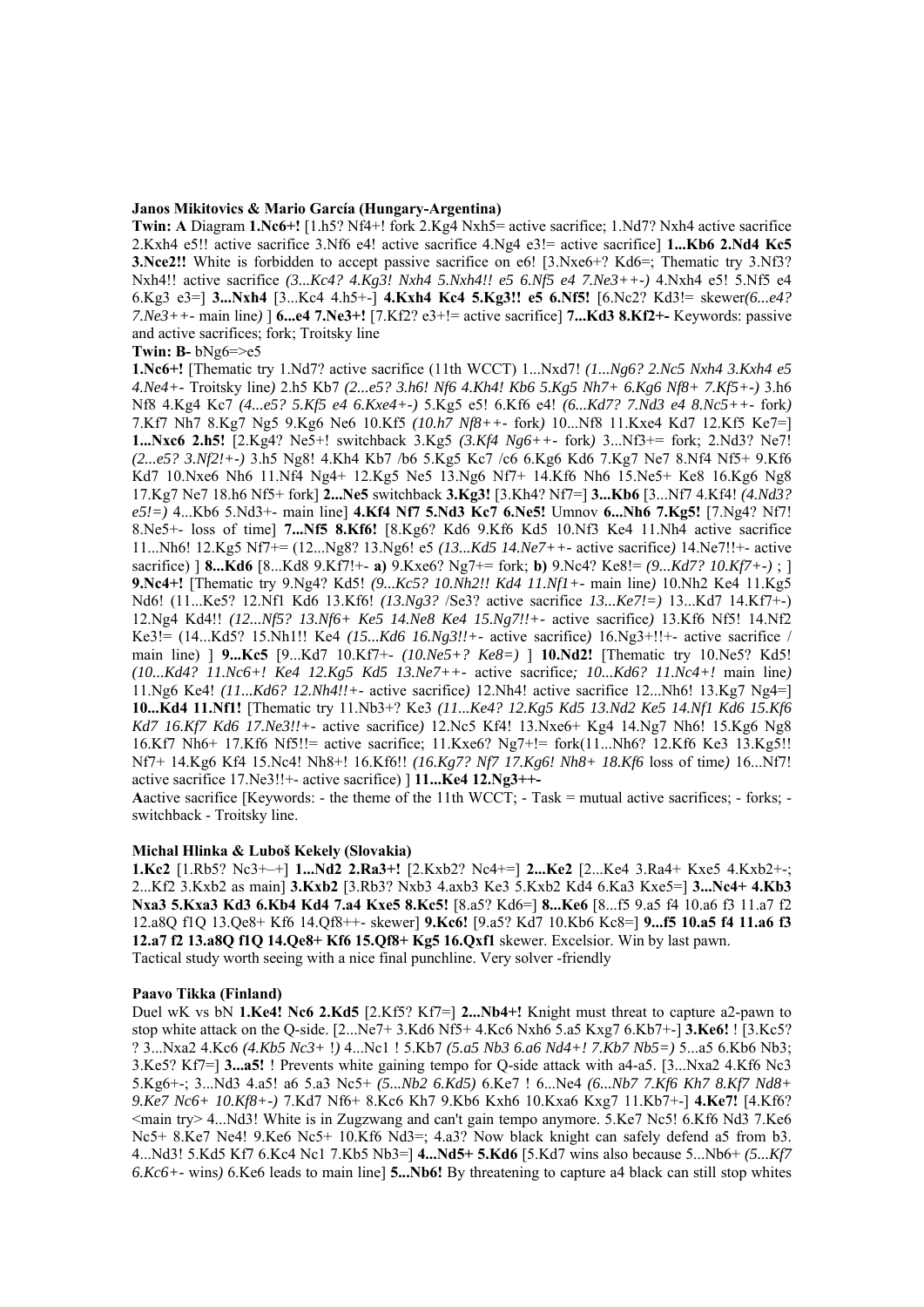Q-side attack. Capturing a2 is a tempo slower. [5...Nc3 <main> 6.Ke6 Ne4 *(6...Ne2 7.Kf6 Nf4 8.h7+! Kxh7 9.Kf7)* 7.Kf5! *(7.Kd5? Nc3+ 8.Ke6* delays win*)* 7...Nd6+ 8.Kg6+- and mate in 1; 5...Nb4 6.Kc5 Nxa2 7.Kb5 Nc3+ 8.Kxa5 Kh7 9.Kb4 Nd5+ 10.Kc5 Ne7 11.a5 Kxh6 12.a6 Kxg7 13.a7+-] **6.Ke6** [6.Kc5? Nxa4+ 7.Kc4 Nb6+ 8.Kb5 Nd5 9.Kxa5 Ne7 10.a4 Kh7 11.Kb6 Kxh6 12.Kb7 Kxg7 13.a5 Nf5 14.a6 Nd6+=] **6...Nc4** [6...Nxa4 7.Kf6+-] **7.Kf6 Kh7 8.Kf7 Ne5+ 9.Kf8!** [9.Ke6? Ng4 10.Kd6 Nxh6 11.Kc6 Kxg7= draws because black is one tempo ahead of the main line] **9...Ng6+ 10.Ke8 Ne5 11.Kd8 Ng4 12.Kc7 Nxh6 13.Kb6 Kxg7 14.Kxa5 Kf6 15.Kb6 Ke6 16.a5 Nf5** [16...Kd7 17.a6! ! 17...Kc8 18.a7+-] **17.a6 Nd6 18.a7 Nc8+ 19.Ka6** [19.Kb7 also] **19...Nxa7 20.Kxa7 Kd6 21.Kb6** ! **21...Kd7 22.Kb7 Kd6 23.a4 Kc5 24.a5 Kb5 25.a6+-**

Very original duel king  $+$  pawns against king  $+$  knight. Study drags on too much.

## **Poul Rewitz (Denmark)**

**1.Rh2!** [1.Rd8? Kf3! 2.Rd3+ *(2.Rh8 Kg3=)* 2...Ke2! 3.Ra3 f3! 4.Ra2+ Ke1!= *(4...Ke3? 5.Ra4! f2+ 6.Kf1 g3 7.Rxh4 Kf3 8.Rh3+-)* ] **1...h3 2.Rh1!! Kf5** [2...Ke5 3.Kh2! Kf5 4.Ra1+- *(*All other Rook moves also wins, except: *4.Rf1?? Kg5=* zz*)* ; 2...f3 3.Kh2 Kf4 *(3...f2 4.Kg3+-)* 4.Rf1!+- zz; 2...Kf3 3.Kh2+-] **3.Kh2! Kg5 4.Rf1!+-** zz[Other moves only draws, e. g.: 4.Ra1? Kh4=]

The first two rook moves are incredible. Who would voluntarily put the rook so passively? It got a special award because the solution is very short with 4 moves





#### **Valery Kalashnikov (Russia)**

**1.Be6+!** [1.Rf8+? Ke5! 2.e8Q+ Kxd5 3.Qb5+ Ke6 4.Qe8+ Kd5 positional draw] **1...Kxe6 2.e8Q+ Kf6**  [2...Be7 3.Qd7+ linear attack] **3.Rd4! Qg5!** [3...Qxd4 4.Qh8+ linear attack; 3...Qf3 4.Qh8+ Kf5 5.Qh7+ Kf6 6.Qh4+ Kf5 7.Rxb4+-; 3...Qf5 4.Qc6+ Kf7 5.Rxb4+-] **4.Qc6+!** [4.Rxb4? Qd2+=; 4.Qd8+? Be7=] **4...Kg7** [4...Kf7 5.Qc4++-] **5.Qe6!** [5.Rxb4? Qe5+ 6.Kg2 Qe2+ 7.Kh3 Qe3+ 8.Kg4 Qe2+ 9.Qf3 Qe6+ 10.Qf5 Qe2+ 11.Kh3 Qe3+ 12.Kg2 Qd2+=] **5...Be7 6.Rg4+-** pin Original material study, but without much tactical fire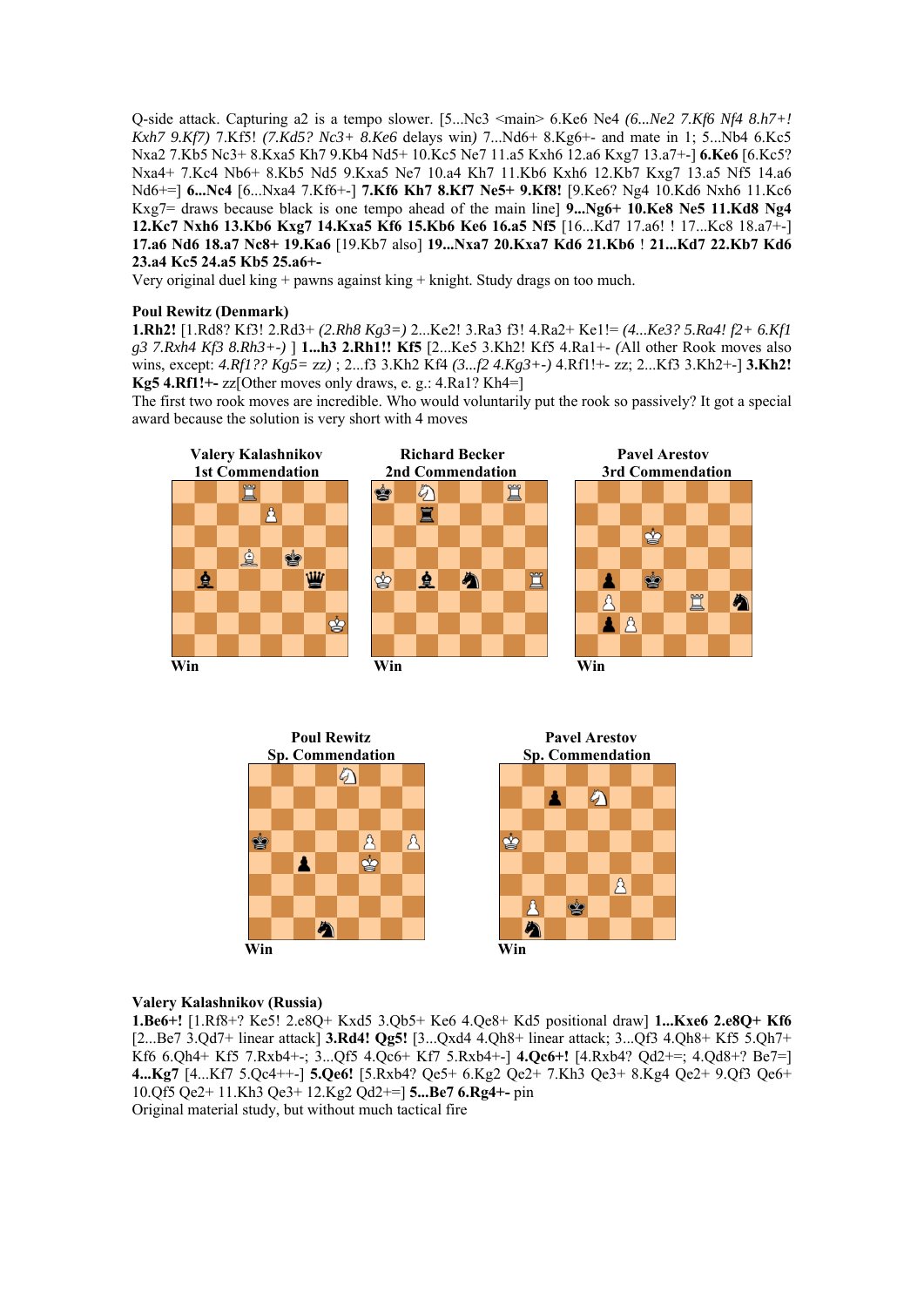#### **Richard Becker (USA)**

**1.Rgh8!** [1.Rf8? (or Re8?) 1...Nc5+ 2.Ka5 Ba6! 3.Nd6+ Ka7=] **1...Bd3** [1...Nc5+ 2.Ka5 Ba6 *(2...Be6 3.Nd6+ Ka7 4.Nb5++-)* 3.Nd6+ Ka7 4.R8h7 (or R4h7) 4...Nb7+ 5.Nxb7 Rxb7 6.Rxb7++-] **2.Nd6+ Ka7 3.Nxe4 Rc4+ 4.Ka5 Bxe4** [4...Rxe4 5.R4h7+ Re7 6.Rxe7#] **5.Kb5!** [Thematic try 5.Re8? Rc5+ 6.Kb4 Bc6! 7.Rh7+ Ka6! 8.Kxc5 Bxe8 9.Rh8 Bd7 10.Rb8 Ka7 11.Rb6 Ba4 (or Be8)=] **5...Rd4 6.Kc5 Ra4**  [6...Rd5+ 7.Kc4 Re5 8.Kd4+-] **7.Re8 Ra5+ 8.Kb4 Ra4+ 9.Kxa4 Bc6+ 10.Ka5 Bxe8 11.Rh7+ Kb8 12.Rh8+-**

Study begins with 1.Rh8 and ends with 12.Rh8. The content is enriched with the temptation 5.Re8?

## **Pavel Arestov (Russia)**

**1.Rd3+!** [1.Rf1? Kc3=] **1...Ke4 2.Rd1 Nf2** [2...Ke3 3.Rb1 /Kc5+-] **3.Rb1 Kd4 4.Rxb2 Ne4+!** [4...Kc3 5.Ra2+-] **5.Kc7!!** [Try: 5.Kc6? Nc3! zz 6.Kd6 Nb5+! 7.Kc6 Nc3 8.Kb6 Kd5! 9.Ka5 Kc5=] **5...Kc3**  [5...Nc3 6.Kc6! zz 6...Ke3 7.Kc5 Kd2 8.Kxb4+-] **6.Ra2 Nd2 7.Kb6!** [7.Kc6? Nxb3! 8.cxb3 Kxb3=] **7...Nxb3!? 8.cxb3 Kxb3 9.Ra5!** [9.Ra8? Kc2 10.Rc8+ Kd2=] **9...Kc2 10.Rc5+ Kd3 11.Rb5!** [11.Rd5+ Kc3 12.Rc5+ Kd3 loss of time] **11...Kc3 12.Ka5! b3 13.Ka4 b2 14.Ka3+-** However, the last moves of the study are purely technical

## **Poul Rewitz (Denmark)**

**1.Kf3!** [Try: 1.Ke4? c3 2.Kd3 Kb4! 3.h6 Kb3 4.h7 c2 5.Kd2 Kb2 6.h8Q+ Kb1 7.Qa1+ Kxa1 8.Kc1 *(8.Kxc2 Ne3+=)* 8...Ka2! 9.f6 Kb3!=; 1.f6? c3 2.f7 c2 3.f8Q c1Q+ 4.Kf5 Ne3+ 5.Kg6 Qb1+= *(*or *5...Qc2+= ; 5...Qg1+? 6.Kf7!+-)* ; 1.h6? c3 2.h7 c2 3.h8Q c1Q+=; 1.Nd6? c3=] **1...c3 2.Ke2 c2 3.Kd2 Kb4 4.Kxc2** [4.h6? Kb3 5.h7 (see the 1.Ke4 ... 5.Kd2 line)] **4...Ne3+ 5.Kd3** [5.Kd2? Nxf5 6.Ng7 Nd6 *(*or *6...Nh6 7.Ke3 Kc5=; 6...Nxg7? 7.h6+-)* 7.Ke3 Kc5 8.Kf4 Nf7 9.Kf5 Kd6 10.Kf6 Nh6 11.Kg6 Ng4=] **5...Nxf5 6.Ng7!!** [6.Ke4? Ng3+=] **6...Nxg7** [6...Nh6 7.Ke4 *(*or *7.Kd4+- )* 7...Kc5 8.Ke5+-; 6...Nd6 7.Kd4+- *(*or *7.Ne6+- )* ] **7.h6 Ne6** [or 7...Nh5 8.h7 Nf4+] **8.h7 Nf4+ 9.Ke4 Ng6 10.Kf5 Nh8 11.Kf6 Kc5 12.Kg7 Kd6 13.Kxh8+-** 

Study ultimately leads to the well-known "Andre Cheron - knight sacrifice"

## **Pavel Arestov (Russia)**

**1.f4 Kd3!** [1...Ke3 2.f5 Nd2 3.f6 Nc4+ 4.Ka6 Ne5 5.b4+-] **2.f5 Nd2 3.f6 Nc4+ 4.Ka6!** [4.Kb5? Ne5! 5.Kc5 Nd7+=] **4...Nd6! 5.Nc8!** [5.Nf5? Nf7! 6.Kb7 Ke4=] **5...Nf7!** [5...Nxc8? 6.f7+-] **6.Kb7 c5 7.Kc7!**  [7.Kc6? Kd4! 8.Nd6 Ne5+=] **7...Kd4 8.Nd6 Nh8!** [8...Ne5 9.b3! Kd5 10.Nc4! Nf7 11.Kd7+-; 8...Nh6 9.Nf5+! Nxf5 10.f7+-; 8...Ng5 9.Kc6! c4 10.Kb5 c3 11.bxc3+ Kxc3 12.Kc5 Kd3 13.Kd5 Ke3 14.Ke5+-] **9.Kc6! c4 10.Kc7!!** switchback [10.Kd7? Kd5 zz 11.Kc7 Ng6!=] **10...Kc5!** [10...Kd5 11.Kd7 zz 11...Ng6 12.Nc8 Ke5 13.f7 Kf6 14.Ke8+-] **11.Nf5!** [11.Kd7? Kd5 zz 12.Kc7 Ng6=] **11...Kd5** [11...Nf7 12.Kd7 Kd5 13.Ke7+-] **12.Ne3+** [12.Kd7? Ke5=] **12...Kd4 13.Ng4 Ke4 14.Kd7!!** [Try: 14.Kd6? Kf5! 15.Ne3+ Kxf6 16.Nxc4 Nf7+! 17.Kd7 Ng5! 18.b4 Ne6 /e4=] **14...Kf5** [14...Kf4 15.Nh6 Kg5 16.Ng8 Kf5 17.Ke7 Ke5 18.Nh6! Ng6+ 19.Kf7 Nf4 20.Ng4+ Kf5 21.Ne3++-] **15.Ne3+ Kxf6 16.Nxc4 Ng6** [16...Nf7 17.b4+- ] **17.b4 Nf8+ 18.Kd6 Ne6 19.b5 Nd4 20.b6+-** 

A finger exercise for an International Master. The length does not necessarily make a study better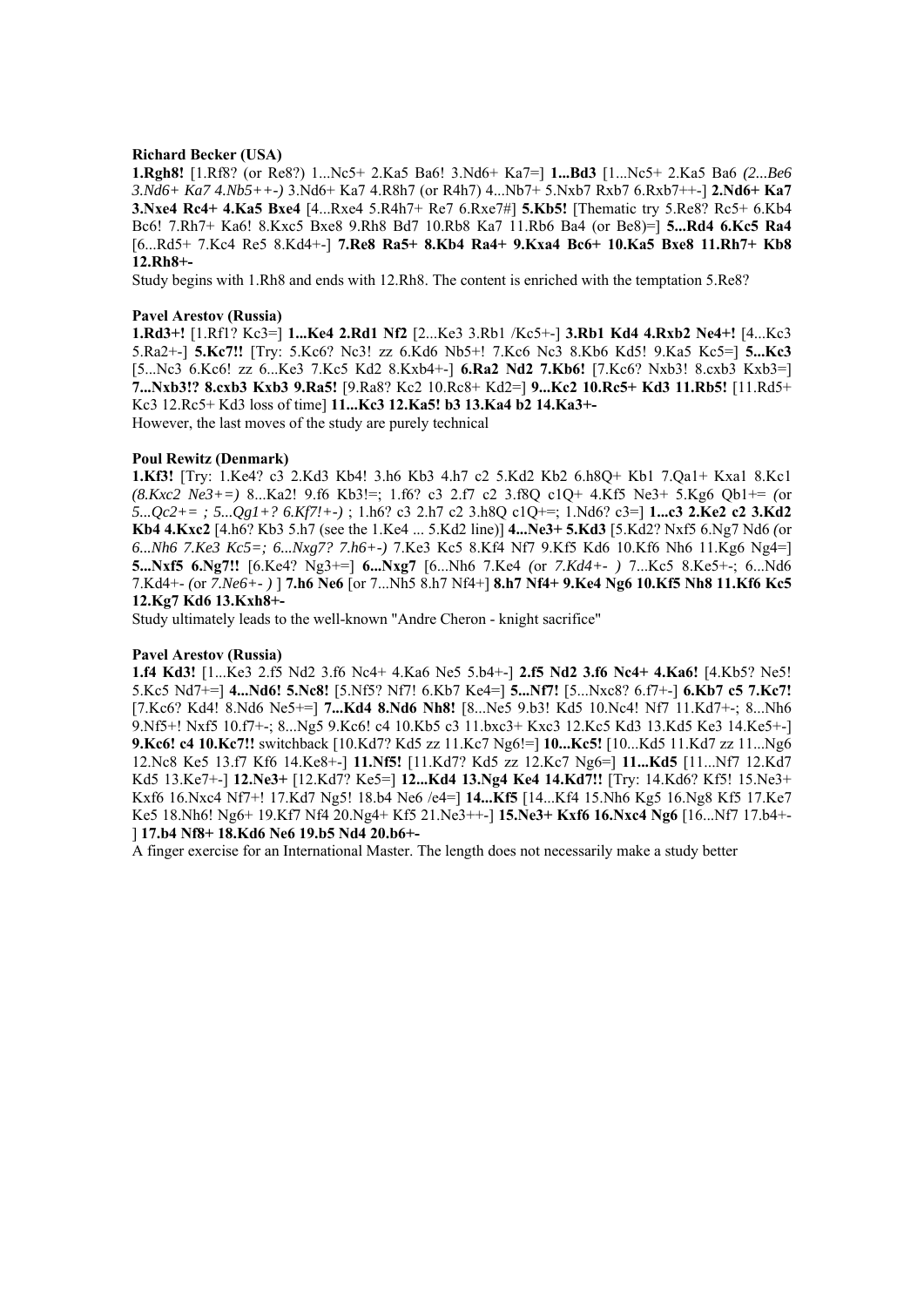## **Section A.2.**





## **Michael Pasman (Israel)**

**1.Nb7!!** First white forces black to move the pawn to c2 [Thematic try : 1.Ke2 Nf5! 2.Nc6 Kd6 3.Nb4 Kc5 4.Nd3+ *(4.Nxb1 Kxb4; 4.Na6+ Kd4 5.Nb5+ Kc4 6.Na3+ Kb3)* 4...Bxd3+ 5.Kxd3 Kb4–+; 1.Nxb1? c2–+; 1.Nc6 Kd6! 2.Nb4 Kc5! 3.Na6+ Kd4–+] **1...c2** [1...Nf5 2.Nc5+ Kd5 3.Nxa4=; 1...Kd5 2.Nxb1 c2 3.Nc3+=; 1...Bg6 2.Nc5+ Kd5 3.Nxa4=; 1...Ke5 2.Nc5 c2 3.Nd3+ Kd4 as main] **2.Nc5+ Kd5** [2...Ke5 3.Nd3+ the same] **3.Nd3 Kd4** [3...Nf5 4.Ke2 Kd4 5.Kd2= with the king on d2 white draws, because c2 pawn is attacked with the knight also] **4.Ke2! Kc3** [4...Nf5 5.Kd2=; 4...Ne6 5.Kd2=] **5.Nb5+! Kc4 6.Nd6+!** [6.Na3+? Kb3–+] **6...Kc3 7.Nb5+!** [Thematic try : 7.Ne4+? Kd4 8.Nd6 Ne6! 9.Kd2 Ng5! white has no time to attack c2 pawn : 10.Ne1 Kc5! 11.Nb7+ Kc6! 12.Na5+ Kb5! 13.Nb7 a3! and on 14.Nxc2 for example 14...a2 15.Na1 Kb4 16.Kc1 Ne4–+ etc.] **7...Kb3 8.Nd6!!** Surprising switchback , moving away the knight from taking control on a3 square. [8.Nc1+ Kb4 9.Nd6 Ne6!–+; 8.Kd2 Nf5! 9.Nc1+ Kb4– +; 8.Nd4+ Kc4!–+] **8...Nf5!!** [8...Ne6 9.Kd2÷; 8...a3 9.Kd2! Ne6 10.Nc1+=; 8...Kc3 9.Nb5+ Kb3 *(9...Kc4 10.Nd6+ Kd5 11.Nb5=)* 10.Nd6!= returns again] **9.Nxf5 c1N+!** Phenix [9...c1Q 10.Nd4+ Kc4 11.Nxc1 Kxd4 12.Kd2 is also draw] **10.Nxc1+ Kc2 11.Nb3!!** [11.Nd3? Kc3! 12.Nc5 a3–+; Logical try : 11.Nd4+ Kxc1 12.Nb5 Bf5 /g6 13.Ke3 Kc2!–+ *(13...Kb2 14.Kd2* is as main line position X*)* ] **11...Kxb3 12.Nd4+ Kc3!** [12...Kb2 13.Nb5 Bf5 14.Kd2= position X] **13.Nb5+ Kc2** Similar to position X, but the bishop is on b1 **14.Ke3! Ba2 15.Na3+!** [15.Kd4 Be6–+ /f7] **15...Kb2 16.Kd2! Kxa3** [16...Be6 17.Nb5=] **17.Kc2=** zz 4 knight sacrifices - 2 for white and 2 for black, including black Phenix

Wonderful study with numerous surprising sacrifices and counter sacrifices - including black Phenix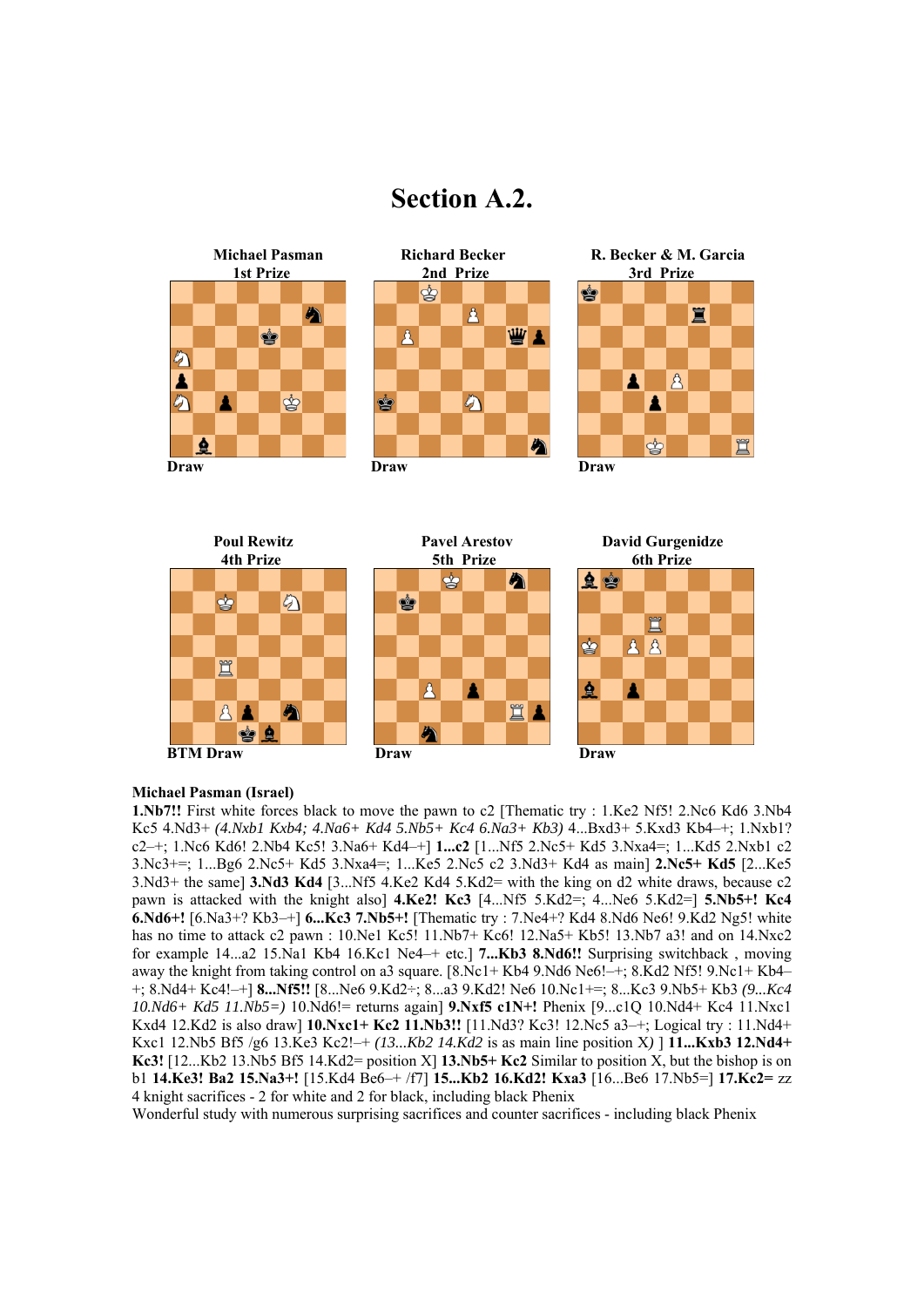### **Richard Becker (USA)**

**1.Nd5!** [1.Nc4+? Kb4–+; 1.b7? Qe8+–+; 1.Kd7? Qd3+–+; 1.Kc7? Qg3+! 2.Kd7 Qh3+ 3.Kd8 Qxe3 4.e8Q Qxb6+–+] **1...Qe6+ 2.Kc7 Qe5+ 3.Kc8 Qxd5 4.e8Q Qa8+ 5.Kd7 Qb7+ 6.Ke6 Qxb6+ 7.Kf5**  [7.Kf7? Ng3–+] **7...Nf2** [7...Ng3+ 8.Kg4=] **8.Qe7+!** [8.Qe5? Qb1+–+] **8...Kb3 9.Qe5 Kc4 10.Qf4+ Kc3 11.Qe5+ Kb3 12.Qg3+** [12.Qd5+? Kc2–+] **12...Kc2 13.Qh2!** zz **13...Kc1 14.Qf4+ Kd1 15.Qd6+! Qxd6**  mirror model stalemate

Perfect economy. Lively game. The white king moves from c8 to f5 to be finally stalemated. I liked 13.Qh2!

### **Richard Becker & Mario Garcia (USA-Argentina)**

**1.e5!** [1.Kd2? Rf2+ 2.Kc3 Rc2+–+] **1...Kb7** [1...c3 2.e6 Rf2 *(2...Rb7 3.Kc1=)* 3.e7 Rd2+ 4.Kc1 Rc2+ 5.Kd1=] **2.e6 Rg7** [2...Re7 3.Rh4!=] **3.Kd2!** [3.Re1? c3 4.e7 Rg2 5.e8Q c2+ 6.Kc1 d2+ 7.Kb2 c1Q+! 8.Rxc1 d1Q+–+] **3...Rg2+** [3...Kc6 4.Kc3=] **4.Kc3 Rc2+ 5.Kd4 Kc6** [MAIN 5...Kc7 6.Kd5! d2 *(6...c3 7.Rh7+=)* 7.e7 Kd7 8.e8Q+! Kxe8 9.Ke6 Kd8 10.Kd6 Kc8 11.Kc6 Kb8 12.Rb1+ Ka7 13.Ra1+ Kb8 14.Rb1+ Kc8 15.Rh1 Kd8 16.Kd6 Ke8 17.Ke6 Kf8 18.Kf6 Kg8 19.Rg1+ Kh7 20.Rh1+ Kg8 21.Rg1+ Kf8 22.Rh1 positional draw] **6.Re1 d2 7.e7! dxe1Q 8.e8Q+ Qxe8** stalemate

Rook endgame. 2 mainlines are compined in one study in miniature . The first one shows a model stalemate in the center

#### **Poul Rewitz (Denmark)**

**1...Nd3!** [1...Ke2 2.Rd4=] **2.cxd3 Bg3+** [2...Ke2 3.Rc2=] **3.Ne5!** [3.Nd6? Ke1–+; 3.Kd7? Ke1 4.Rg4 Bf2! *(4...Kf2? 5.Ng5 d1Q 6.Ne4+ Ke1 7.Rxg3=)* 5.Re4+ Kf1–+] **3...Bxe5+** [3...Ke1 4.Rh4!! Bxh4 5.Nf3+ Ke2 6.Nxd2=] **4.Kb7!** [4.Kc6 Bd4! 5.Kd5 Ke1–+] **4...Bd4!** [4...Ke2 5.Rc2=; 4...Ke1 5.Rh4 Ke2 6.Rh1=] **5.Ka8!!** zz [5.Rc6? Ke1 6.Rh6 Kf1 *(*or *6...Bg1 )* 7.Rh1+ Bg1–+] **5...Ke1** [5...Bf2 6.Ra4=] **6.Rb4! d1Q**  [6...Bb2 7.Rh4!=] **7.Rb1! Qxb1** stalemate

A puzzle piece. Kb7!! and Ka8!! are fine king moves to play for stalemate

#### **Pavel Arestov (Russia)**

**1.Rb2+!** [1.Rxh2? e2 2.Rxe2 Nxe2 3.c4 Nd4 4.c5 Nc6+–+] **1...Ka6!** [1...Kc6 2.Rxh2 e2 3.Rxe2 Nxe2 4.c4 /Kc8=] **2.Rxh2 e2 3.Rxe2!** [3.Rh1? Nd3 4.Kc7 Kb5! 5.Kd6 Nf6 6.c4+ Kxc4–+] **3...Nxe2 4.Kc8!!**  [4.c4? Nd4 5.Kc7 *(5.c5 Nc6+ 6.Kc7 Nge7!–+)* 5...Ne7! 6.c5 Nec6–+; 4.Kd7? Kb7! 5.c4 Nd4 6.c5 Nc6–+; 4.Kc7? Ne7! 5.Kd7 Ng6! 6.Kc6 Ne5+ 7.Kd5 Nd3! 8.Kc6 Nef4! 9.c4 Nb4+! 10.Kc5 Nfd3+ 11.Kd6 Kb7! 12.c5 Nc6–+] **4...Kb6** [4...Ne7+ 5.Kc7! Nf4 6.c4=; 4...Ka7 5.Kc7! *(5.Kd7? Kb7! 6.c4 Nd4–+)* 5...Ne7 6.Kd6! Nc8+ 7.Kc7 Ne7 *(7...Nb6 8.c4=)* 8.Kd6=] **5.c4!** [5.Kb8? Nf6! 6.c4 Nd7+ 7.Ka8 Nc5!–+] **5...Ne7+ 6.Kb8!** [6.Kd7? Nc6 7.c5+ Kb7!–+] **6...Nc6+ 7.Ka8!** [7.Kc8? Ned4–+] **7...Ned4** [7...Kc5 8.Kb7=] **8.c5+ Kc7=** stalemate

Amazing stalemate study. Curious that only Kc8!! leads to a draw

#### **David Gurgenidze (Georgia)**

**1.Rd8+ Kc7 2.Rxa8 c2 3.d6+ Kc6 4.Ra6+** [4.Rc8+? Kd7 5.Rc7+ Kd8–+] **4...Kxc5** [4...Kd7 5.Ra7+ Kd8 6.Ra8+ Kd7 7.Ra7+=] **5.Ra8 Bb4+** [5...Kxd6 6.Rd8+ Kc7 7.Rd4 c1Q 8.Rc4+ Qxc4 stalemate] **6.Ka4 Kxd6 7.Rd8+ Kc7 8.Rd4 c1Q 9.Rc4+ Qxc4=** stalemate

Nice study with lively play on both sides. However, the white king is already on the edge in the starting position.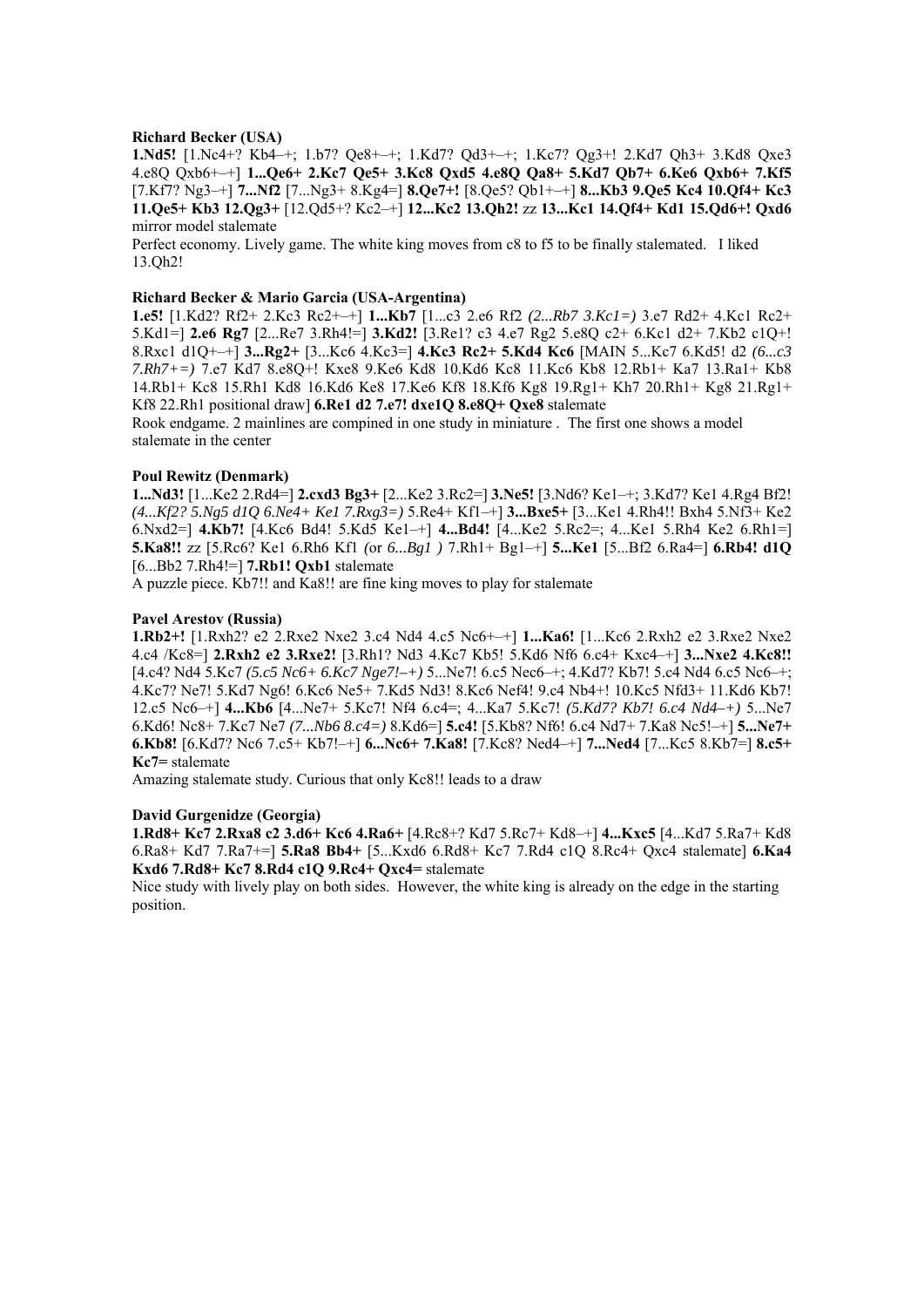

☝ ġ ♔ 罝 Å ₫



#### **Yochanan Afek (Israel)**

**1.c8Q+!** [1.Bd5+? Kxc7 2.Kg2 Ra3! 3.Kxf2 d2–+] **1...Kxc8 2.Ba6+ Kc7 3.Kg2 f1Q+! 4.Kxf1 Rc1+! 5.Kf2!** [5.Nxc1 d2–+] **5...d2 6.Nc3! Rxc3** [6...Kb6 7.Ke3 /Ke2 *(7.Be2? Rxc3 8.Bd1 Rd3–+)* 7...Rxc3+ 8.Kxd2=] **7.Ke2 Ra3** [7...Rc6 8.Bd3=] **8.Bc4!** Switchback [8.Bb5? Kb6! 9.Bc4 Kc5 10.Bf7 Rd3–+] **8...Ra4 9.Bd3!** Four mutual sacrificial deflections.[9.Bb5? Rd4–+] Funny original piece from Yochanan

## **Richard Becker (USA)**

**1.Re5+ Kh4 2.g3+** [2.Re4+? Kg5 3.Re5+ Kf6–+] **2...Kh3 3.Bc8+ Kh2 4.Re2+ Kh1 5.Bb7 Bc5** [5...Qg7 6.Be4 Qg5 7.g4 Qe5 etc.] **6.Re1+ Kh2 7.Re2+ Kh1 8.Re1+ Bg1 9.Re2 Qg5 10.g4 Qb5** (or Qg7) **11.Be4 Qe5** [11...Qb8 12.g5! Bc5 13.Rg2! Qe5 14.g6 Bf8 15.Ke3 Bc5+ 16.Kf3 Bf8 17.Ke3 Bh6+ 18.Kd3=] **12.g5 Qxg5** [12...Bc5 13.Rg2! Bd6 14.Ke3 Qc3+ 15.Ke2 Qc4+ 16.Ke3=] **13.Bb7!** zz **13...Bc5 14.Re1+ Kh2 15.Re2+ Kh1 16.Re1+ Bg1 17.Re2 Qb5 18.Be4 Qg5 19.Bb7 Qh4 20.Rc2!** [20.Rb2? Bd4 21.Rb1+ Kh2–+] **20...Qe7** [20...Qb4 21.Bc6=] **21.Rb2!** [21.Bc6? Be3!–+] **21...Qg5 22.Re2=** 

The opening is a forced chase of the black king into the corner. After that, a positional draw develops. The fine rook moves are the salt in the study.

#### **Sergey Osintsev (Russia)**

**1.Ra1!** [1.Rf1? b3! *(1...c2? 2.Nf3+ Ke3 3.Ne5! b3 4.Rf3+! Ke4 5.Rxb3 c1Q 6.Rxb5=)* 2.Nf3+ Ke2 3.Rc1 *(3.Rb1 c2! 4.Rxb3 c1Q 5.Nd4+ Kd2 6.Rxb5 Qg1+–+)* 3...b2! 4.Nd4+ Kd3! 5.Rd1+ Kc4 6.Kf6 b4 7.Ke5 b3 8.Ne2 c2–+; 1.Rb1? c2 2.Nf3+ Kc3 3.Re1 b3 4.Re3+ Kb2! 5.Ne1 c1Q 6.Nd3+ Kc2! 7.Nxc1 b2! 8.Re2+ Kxc1 9.Kf6 b1Q 10.Re1+ Kc2 11.Rxb1 Kxb1–+] **1...c2** [1...b3 2.Nf3+=] **2.Nf3+** [2.Kf6? b3 3.Nf3+ Kc3!–+] **2...Ke3** [2...Kc3 3.Ra8 *(3.Ra7; 3.Ra6)* 3...b3 *(3...c1Q 4.Rc8+ Kb2 5.Rxc1 Kxc1 6.Nd4!=)* 4.Rc8+ Kd3 5.Ne1+ Kd2 6.Nf3+ Kd3 7.Ne1+=] **3.Ne1!** [3.Ne5? Ke4! *(3...b3? 4.Ra3! c1Q 5.Rxb3+ Ke4 6.Rxb5 Qc8 7.Nf7!=)* 4.Re1+ Kd5! 5.Nf3 *(5.Nd3 b3 6.Nb2 Kd4 7.Kf6 Kc3–+)* 5...b3 6.Re5+ Kd6 7.Rxb5 c1Q 8.Rxb3 Qf4! 9.Rb6+ *(9.Ra3 Kc5!–+)* 9...Ke7! 10.Rb7+ Ke8! 11.Rb3 Qf7+–+] **3...b3 4.Kf6 Kd2** [4...b2 5.Nxc2+=] **5.Ke5 b4!** [5...c1Q 6.Rxc1 Kxc1 7.Nd3+ *(7.Kd4)* 7...Kc2 8.Kd4 b2 9.Nxb2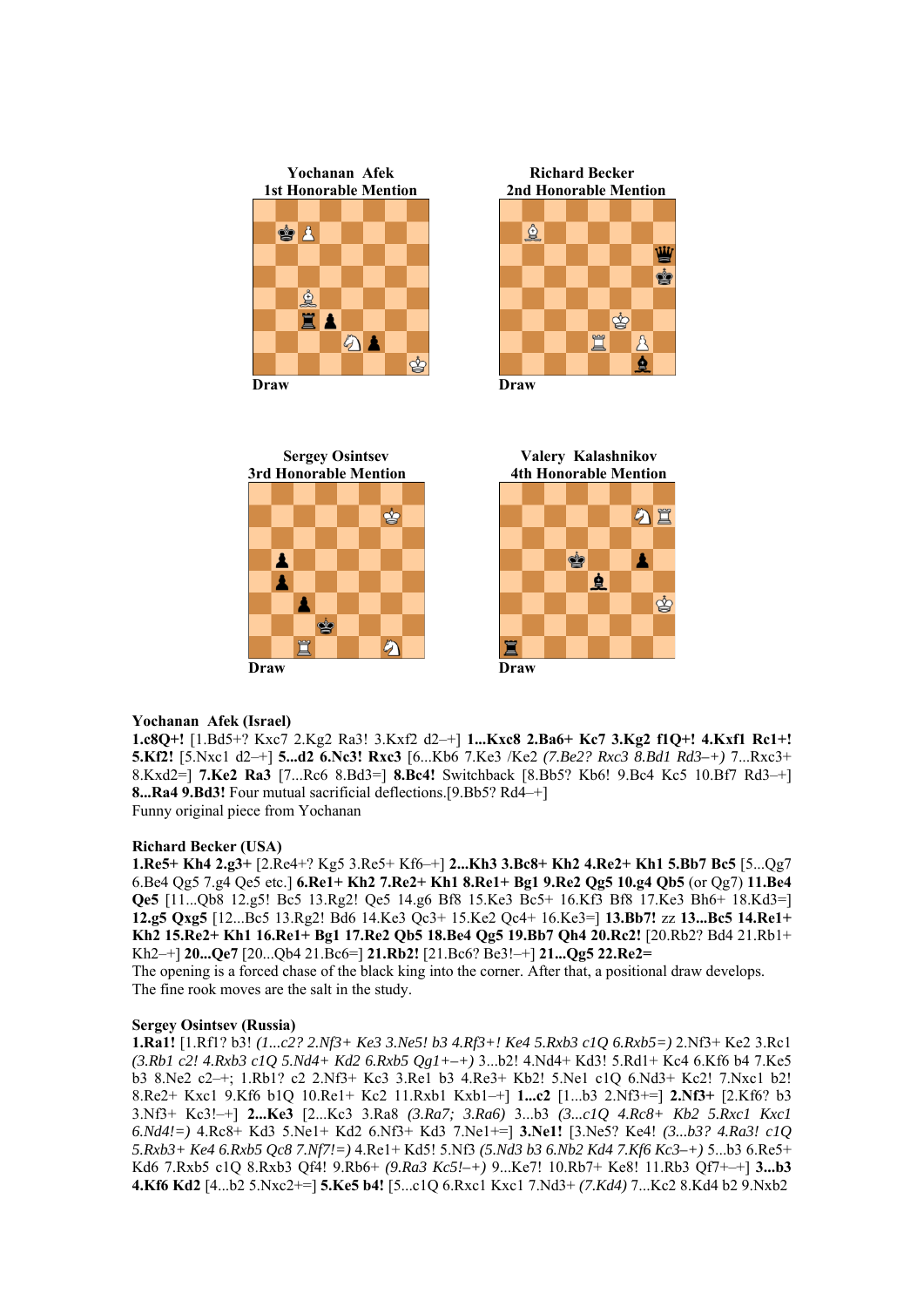Kxb2 10.Kc5=] **6.Kd5!!** [6.Kd4? b2 7.Nxc2 b3! 8.Rb1 *(8.Rh1 bxc2!–+)* 8...Kxc2! 9.Rh1 b1Q–+; 6.Ke4?! b2 *(6...Kc3 7.Rc1 Kd2 8.Ra1)* 7.Nxc2 Kxc2 8.Rh1 b1Q–+; 6.Nf3+? Kc3! 7.Re1 b2 8.Re3+ Kc4–+] **6...b2 7.Nxc2 b3!** [7...Kxc2 8.Rh1 b1Q 9.Rxb1 Kxb1 10.Kc4=] **8.Nd4!! bxa1N 9.Nxb3+=**  The side variations are heavy fare. White will naturally bring the king to the spot. From move 6, White must keep the d4 square free for the knight.

## **Valery Kalashnikov (Russia)**

**1.Rh5 Rg1 2.Kh2 Rg2+** [2...Rh1+ 3.Kg3 Rxh5 4.Nxh5=] **3.Kh3!** [3.Kh1? Bf3 4.Rh8 Ke4 5.Re8+ Kf4 6.Nh5+ Kg4–+] **3...Ke5** [Main B 3...Bf3 4.Rh6 g4+ 5.Kh4 Rh2+ 6.Kg5 Rxh6 7.Kxh6 Ke5 *(7...g3 8.Nf5 g2 9.Ne3+=)* 8.Nh5 Kf5 9.Ng3+ Kf4 10.Nh5+ Kf5 11.Ng7+ Kf4 12.Nh5+ eternal check Knight S-S; 3...Rg1 4.Kh2 positional draw] **4.Ne6! Kxe6 5.Rh6+ Kf7** [5...Kd5 6.Rd6+! Ke5 7.Re6+=] **6.Rf6+! Kg7 7.Rf7+ Kh6 8.Rf6+ Kh7 9.Rf7+ Kg6 10.Rf6+** eternal check Rook

Battery with trigger chess on 3 different fields







## **Michal Hlinka & Luboš Kekely (Slovakia)**

**1.Be4+** a) **1...Kb3** [b) 1...Kd2 2.e6 Re1 3.Bf5 Nc3 4.Bh6+ Ke2 5.Bg7 Kd2 *(5...Nd5 6.Bg4+ Ke3 7.Bxb2=)* 6.Bh6+ Kd1! 7.Bg7 Nd5 8.Bh7! *(8.Bxb2? Ne7+ 9.Kf7 Nxf5 10.Ba3 Nh6+ 11.Kf6 Ng4+ 12.Kf7 Rf1+ 13.Kg6 Nf6–+)* 8...Re2 *(8...Rg1 9.Kf7=)* 9.Kf7 Kc1 10.Bh6+ Kd1 11.Bg7 Rf2+ 12.Ke8=] **2.e6 Re1 3.Bd5+** switchback **3...Kc2 4.Bxb2! Nb6!** [4...Kxb2 5.Kf7=] **5.Bb7!** [5.Bg2? Kxb2 6.Kf7 Nc8!–+] **5...Kxb2** [5...Rxe6 6.Bg7=] **6.Kf7 Nc4 7.e7 Nd6+ 8.Kf8! Rf1+ 9.Kg8! Kc3 10.Bc6 Re1 11.Kf8 Rf1+ 12.Kg8=**

2 variations with dangerous passed pawns on both sides. I like the smart moves of the white-squared bishop

## **Alexander Avedisian ( Uruguay)**

**1.Kg6!** [1.Kg7? a5! 2.Bb5 f4 3.c4 Kg5! 4.c5 Ne3–+] **1...Ne5+ 2.Kxf5 Nxc4 3.Ke6!** [3.Ke4? Nb6! 4.Kd4 Kg5 5.Kc5 Na8 6.Kb4 Kf5 7.Ka5 Nc7 8.Kb6 Ke6–+] **3...Nb6 4.Kd6 Na8 5.Kc6! Kg5 6.c4! Kf6 7.Kb7 a5 8.Kxa8 Ke5** [8...a4 9.c5 a3 10.c6 a2 11.c7=] **9.Kb7 Kd4 10.Kb6=**

The piece has no technical weaknesses, but I couldn't find any good tactically - motivated moves.

**Austria , June 2022** 

**Judge : Peter S. Krug**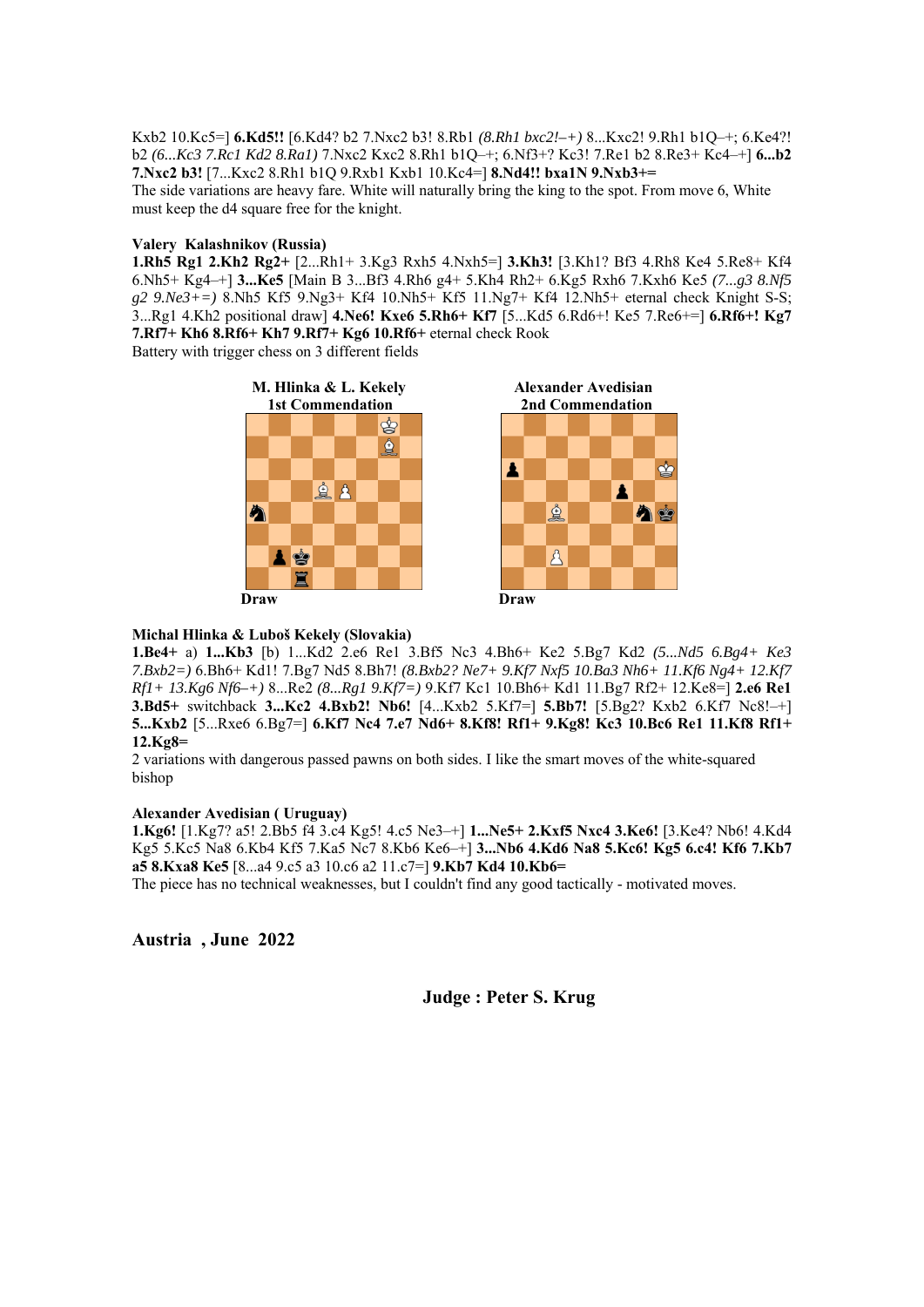## **Section B.1.- Studies – Win**

## **REPORT**

**I thank the organizers of the competition for choosing me to judging of Section B.1. Statistics. I received 35 entries from 26 authors. Among them were 7 joint-compositions. The average standard of the competition was high. I awarded 16 studies, which is almost half of the entries. True, there were also valuable studies among of unplaced works.**

**The overall impression and the good ideas was the my most important aspects. I also consider the quantitative factors, ie the number and difficulty of the presented artistic motifs, and the complex structure to be important. Of course, it is an advantage if the study has a good theme. I were taken into account only the thematic parts in the evaluation, all other sidelines just prove the correctness of study. If a figure doesn't play, or the Q, R figures are on the table just in a small part of the game, that strongly spoils the quality of elaboration. The partial anticipation obviously reduces the value of the work, but it is not an exclusionary factor. One study was serious anticipation, No.28 Alexey Gasparyan-Sergey Kasparyan (T.Dibble, Chess#179, 1939).** 

**So my rank is:** 





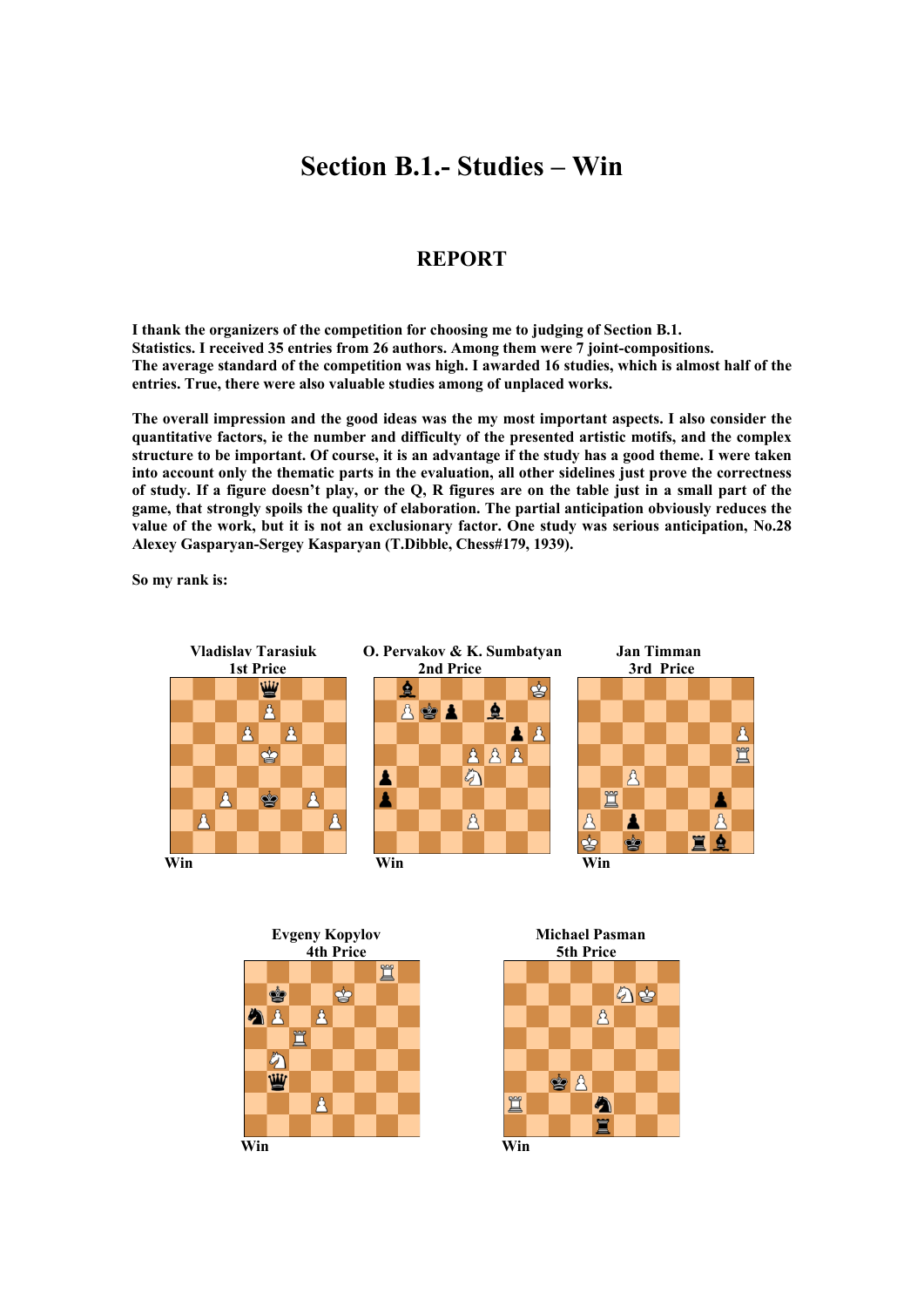## **Vladislav Tarasiuk (Ukraine)**

In the initial positional of the study is a Christmas tree **1.Ke6 Qg6!** [Main B : 1...Qc6 2.f7 Qc8+ 3.Kf6! *(*Thematic try: *3.d7? Qc6+ 4.Ke5 Qc5+ 5.Kf6 Qd6+ 6.Kg7 Qe5+! 7.Kg8 Qg5+ 8.Kf8 Qh6+ 9.Ke8 Qh8+ 10.f8N Qh5+ 11.Kd8 Qa5+ 12.Ke8 Qh5+=* perpetual check*)* 3...Qh8+ 4.Kg6+-] **2.d7 Qg8+ 3.f7!**  [Thematic try: 3.Kd6? Qb8+ 4.Kc6 Qa8+! 5.Kb6 Qb8+ 6.Kc6 Qa8+= perpetual check] **3...Qg6+ 4.Ke5 Qg5+ 5.Kd6 Qf6+ 6.Kc7 Qe5+** [6...Qxe7 7.f8Q! Qxf8 8.d8Q+-] **7.Kc8!** [7.Kd8?? Qb8#] **7...Qc5+ 8.Kd8 Qa5+! 9.Ke8 Qa8+ 10.d8N!+-** [10.d8Q? Qc6+! 11.Kf8 Qh6+ perpetual check. A change of play in the theme of asymmetry.]

The theme of symmetry. What is correct in the main version A) is a thematic try in B), and vice versa (in mirror image). Black escapes in both themetic try with perpetual check. The main line A) ends with an effective minor promotion. There would be a perpetual check for the Queen promotion here as well. The starting position depicts a Christmas tree.

#### **Oleg Pervakov & Karen Sumbatyan (Russia)**

**1.e6!** [1.Kg7? a2 2.h7 a1Q 3.Kxf7 Qxe5=; 1.Nc3? Kxb7 2.Kg7 Bxe5+ 3.Kxf7 Bxc3–+] **1...dxe6** [1...a2 2.exf7 a1Q+ 3.f6 Qa3 4.Kg7+-; 1...Bxe6 2.fxe6 a2 3.e7 a1Q+ 4.Nf6 Qe5 5.e8Q Qxe8+ 6.Nxe8+ Kxb7 7.h7 a3 8.Kg8 Be5 9.Nd6+! Ka6 10.Nc4 a2 11.Nxe5+-] **2.Nc3 exf5!** [2...Kxb7 3.f6! Be5 4.Na2+-; 2...gxf5 3.Kg7 Be8 4.h7 Ba7 *(4...Kxb7 5.Kf6+-)* 5.Nb5+! Bxb5 6.b8Q+ Bxb8 7.h8Q+-] **3.Kg7!** [3.h7? Kxb7 4.Kg7 Be5+ 5.Kxf7 Bxc3–+] **3...Bb3!** [Without unblocking c3-square for white king: 3...a2 4.Nxa2 Bxa2 5.h7 Kxb7 6.Kf6 Ba7 7.Ke5 Bb8+ 8.Kd4 Ba7+ 9.Kc3!+-] **4.h7 Kxb7 5.Kf6 Ba7 6.e3!** [6.Ke5?! Bb8+ 7.Kd4 Ba7+ 8.Kd3? *(8.Ke5 Bb8+ 9.Kf6 Ba7 10.e3!+-* and so on*)* 8...Bc2+! 9.Kc4 Bb3+ 10.Kd3 Bc2+ 11.Kxc2 Bd4 12.Nb5 Bh8 13.Nxa3 Kc6=] **6...Bxe3 7.Ke5 Bd2 8.Kd4 Bxc3+** [8...a2 9.Nxa2 Bxa2 10.h8Q Bxg5 11.Qg7++-] **9.Kxc3 a2 10.Kb2 a3+ 11.Ka1!+-** The arrow of white king h8-a1 in the win study

Surprisingly, the Black King walking straight from h8 to a1 during the game while defending the threats of the Black bishop. The 3… Bb3 ! is a strong and nice counterplay of black, but the fine 6.e3! it destroys hopes. The basic position is natural, the game is fun and very clean

#### **Jan Timman (Netherlands)**

**1.Rd5 Rf3!** [1...Rf4 2.h7 Rh4 3.a4+-] **2.gxf3** [2.Rxf3? Bd4+=; 2.Rb2? Ra3!=] **2...g2 3.h7 Bd4+ 4.Rxd4 g1Q 5.h8B!** [5.h8Q? Qxd4+ 6.Qxd4= stalemate] **5...Qg7! 6.Re3! Qe5!** [6...Qe7 7.Rde4+-] **7.Re2!**  [7.Ree4? Qa5!=; 7.Bxe5? stalemate] **7...Qe3!** [7...Qxe2 8.Rd5 Qd3 *(8...Qe5+ 9.Rxe5+-)* 9.Bb2++-] **8.Re4! Qb6 9.Re1++-** 

The Black's stalemate threats are at the heart of the game. In the sharp positions, both sides threaten their opponents with fine, quiet moves. The motifs are spectacular: minor promotion, mutual, surprising sacrafices. Both side are very active throughout.

#### **Evgeny Kopylov (Russia)**

**1.Rc7+! Nxc7** [1...Kxb6 2.Rg6! Qxb4 3.Rc4! Qxc4 *(3...Qa3 4.Ra4 Qc5 5.d4+-)* 4.d7+ Kb7 5.d8Q+-] **2.Rb8+! Kxb8 3.Nc6+** [3.bxc7+? Kb7 4.c8Q+ Kxc8 5.d7+ Kb7 6.d8Q Qxb4+=] **3...Ka8!** [3...Kb7 4.Na5++-] **4.bxc7 Qh3! 5.c8Q+!** [5.c8R+? Kb7 6.Rc7+ Kb6!=] **5...Qxc8 6.d7 Qb7!** [6...Qxc6 7.d8Q+ Kb7 8.Qd7++-] **7.d3!** zz [7.d4? Qc7 zz 8.d5 Kb7 9.Ke8 Qd6 10.d8Q Qg6+=] **7...Qc7 8.d4** zz **8...Kb7 9.Ne5! Ka6 10.Ke8!+-** 

After a sharp introductory game full of sharp tactical motifs, the position will be clean. Black chances is the perpetual check. White 5.c8Q! move directs the Queen to a wrong place. After 6… Qb7 an extraordinary position arises. Here, it's hard to imagine either side will be in zugzwang. After 6.d3! White wins, but 6.d4? lead just to perpetual check, due to zugzwang in both versions!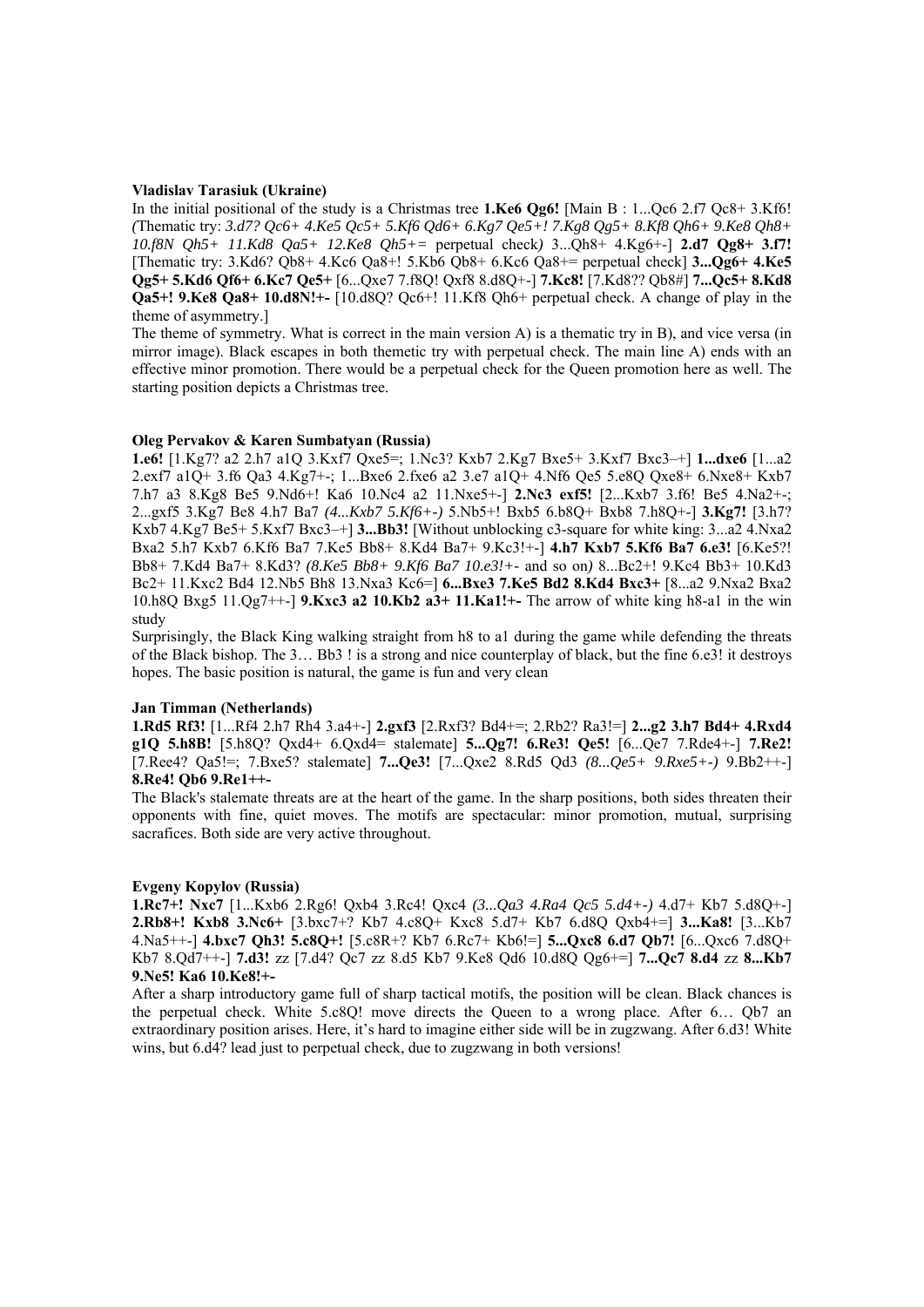#### **Michael Pasman (Israel)**

**1.Ra3+!** [Logical try : 1.Ra1? Rxa1 2.e7 Ra8 difference from main line : no fork on c6; 1.Ra4? Nd4!=] **1...Kb4** [1...Kb2 2.Ra4! *(2.Ra6 Nf4!)* 2...Nc3 *(2...Ng3)* 3.Ra6! Nd5 4.Kf8+-; black can't go too far with the king : 1...Kc2 2.Nd8! Nf4 3.Kf7! Rf1 4.Nc6! Nxd3+ 5.Kg7 Rg1+ 6.Kh6 Rh1+ 7.Kg5 Rg1+ 8.Kf5 Rf1+ 9.Kg4 Rg1+ 10.Kf3 Rf1+ 11.Kg2+-] **2.Ra1!!** Rook sacrifice to allow white e-pawn to move forward [2.e7? Nd4! 3.Ra7 Nc6!=] **2...Rxa1 3.e7 Ra8 4.Nd8! Nd4! 5.Kf6!!** [Try : 5.e8Q? Rxd8=; 5.Kg6? Ra6+ 6.Kg5? Ne6+=] **5...Ra6+ 6.Ke5!** [6.Kg5? Ne6+=] **6...Rd6!! 7.Ke4!!** [Thematic try : 7.e8Q? Rxd8 8.Qe7+ Kb5 9.Qb7+ Kc5 10.Qa7+ Kc6! 11.Qa6+ Kc7! 12.Qa5+ Kb7! 13.Qb4+ Kc7!=; 7.Kxd6? Nf5+=] **7...Ne6 8.Nc6+!** [Thematic try : 8.e8Q? Nxd8! 9.Qe7 Kc5 10.d4+ Kc6=] **8...Kc5!** [8...Rxc6 9.e8Q+-] **9.d4+!** [Thematic try : 9.e8Q? Nc7!! *(9...Rxc6 10.d4++-)* 10.Qc8 Kxc6=] **9...Nxd4 10.Nxd4** [10.e8Q again draw] **10...Re6+!? 11.Nxe6+ Kd6** The last position is known before from study of Haga, 1925 : **12.e8R!+-** 7 times (including now) white could promote a queen without beeing captured. But he didn't do it , because it was leading do draw. Finally he promotes a rook (instead of sacrificed rook - Phenix) and winning.[12.e8Q? Stalemate]

The play based on elementary motifs, but almost every move has a great rationale! The start is really puzzle-like, 1.Ra3 +, 2.Ra1 !!. In the tries, white can't win with his material advantage. The final position is known from another study that the author also mentioned. Ingenious, eventful and fun work!



#### **Oleg Pervakov (Russia)**

Unique starting position: 8 white pawns against queen (none in the database)! **1.e5!** #0/0 [1.d7? Qb8+ 2.Kc6 Qa8+ 3.Kb6 Qb8+=] **1...Ke8!** [1...Qb8+ 2.Kc4 Qc8+ 3.Kb3 Qxf5 4.e6+ Ke8 5.d7#] **2.Kc6!** [2.e6? Qxe6=; 2.g6? Qxd5+=; 2.d7+? Kxd7 3.e6+ Kd6!=] **2...Qe6! 3.f7+!** [3.dxe6 (fxe6)= Stalemate] **3...Qxf7 4.d7+!** [4.f6? Qe6=] **4...Kxe7 5.e6!** [5.Kc7? Qxd5 6.f6+ Ke6 7.d8Q Qa5+! 8.Kc8 Qa8+= Perpetual check; 5.f6+? Kd8=] **5...Qxf5 6.d6+ Kxe6** [6...Kd8 7.e7#] **7.d8N#!** Ideal mate by promoted knight![7.d8Q? Qd5+ 8.Kb6 *(8.Kc7 Qa5+=)* 8...Qxd4+=]

Eight pawn against the Queen! Very original work. Black has two type threats: stalemate and perpetual check. The end of the game is a mate by Knight promotion. The starting position is unusual, and in the play come another similar positions. Of course, this follows from the theme.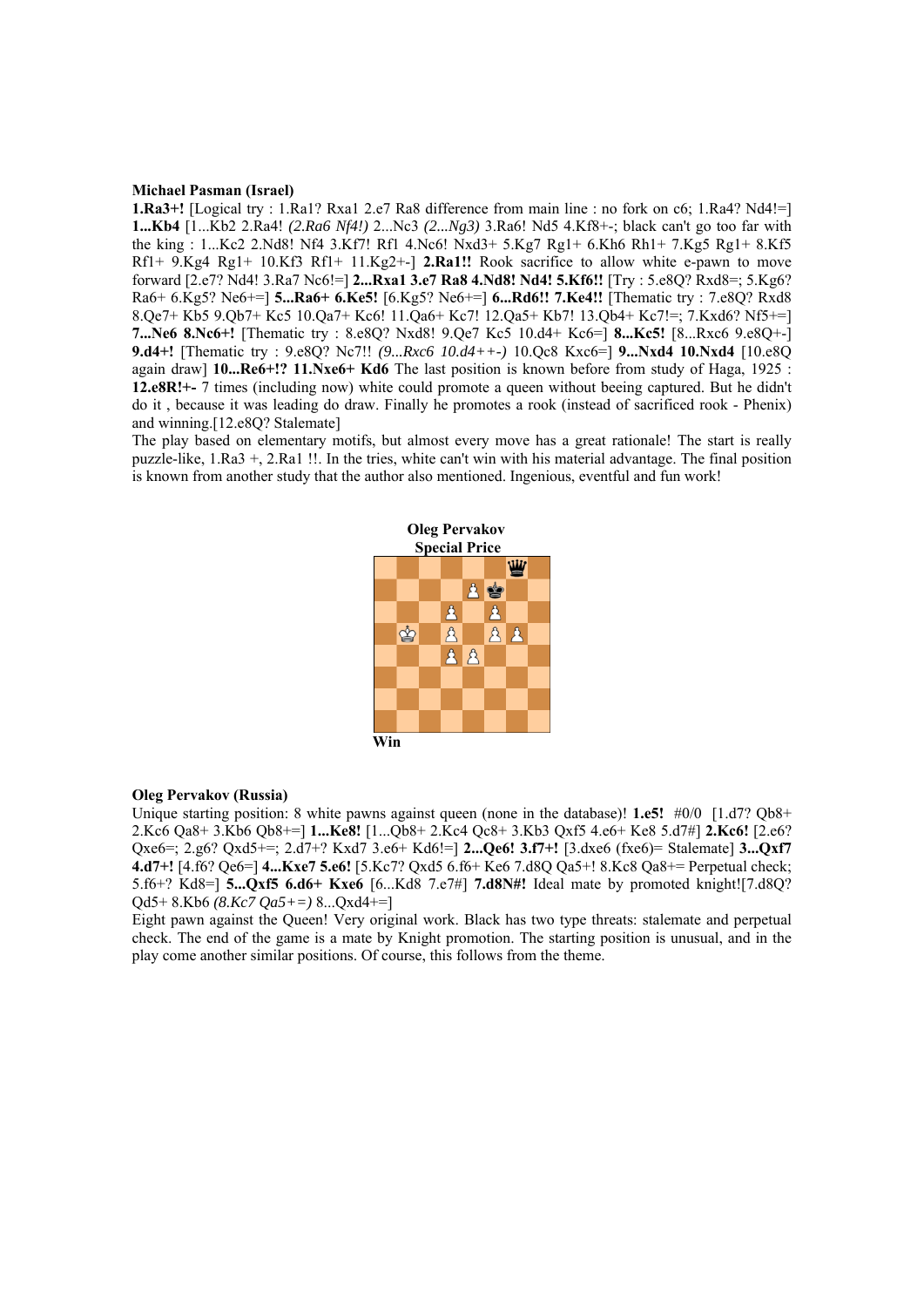



#### **Jan Timman (Netherlands)**

**1.Qf2!** [1.Bc6+? d5 2.Qe3 Qe7!=] **1...Re7+** [1...Qe7+ 2.Kf1 Qe4 3.Be2!+-] **2.Kf3 Re3+! 3.Qxe3 Qd4 4.Qc1+ Qg1 5.Bc6! Qe1! 6.Qb1! Bb4** [6...Bd2 7.Qb6! Be3 8.Qxe3 Qxe3+ 9.Kxe3+ Kg1 10.c4!+- *(10.Bh1? Kxh1 11.Kf2 d5! 12.c3 d4 13.cxd4 g5 14.fxg5 f4 15.g6 f3 16.g7=* stalemate*)* 10...h1Q 11.Bxh1 Kxh1 12.Kd4 Kg2 13.Kd5 Kg3 14.Kxd6+-; 6...Qxb1 7.Kf2+ d5 8.Bxd5#] **7.Qa1!** [7.Qb2? Bc5–+] **7...Bc3 8.Qa7! d5 9.Bxd5 Qd1+ 10.Kg3+ Qxd5 11.Qf2!+-** Switch back

Black has material advantege, but it white chance is is Black king's distressed situation. White's threat is the mate, Black can avoids this just by his rook sacrafice. After this White creates a battery, that Black defends the threats with exact play. Then comes the surprise, White Queen returns to f2 and Black cannot be avoids the mate. Rundlauf.

#### **Andrzej Jasik (Poland)**

**1.Bb2! Rf2!** [1...Rh6 2.Kg7 Re6 3.g3+ Kxg3 4.cxd6 Rxd6 5.Be5+ Kg4 6.Bxd6±] **2.Bd4!** [2.cxd6? Rxb2 3.d7 Rd2=; 2.Bc3? dxc5 3.Be1 Kg3=] **2...Rf4** [2...Rc2 3.g3+! Kg4 4.Bd7+ Kxg3 5.cxd6 Rd2 6.Be5+±; 2...Rd2 3.Bc3 Rd1 4.Bf3 Rc1 5.Bd2 g4 6.Bxc1 gxf3 7.cxd6 f2 8.d7 f1Q 9.d8Q+ Kg3 10.Qg5+ Kf2 11.Be3+±] **3.Bc3! dxc5** [3...Rc4 4.Be1+ Kg4 5.Bd7+ Kf4 6.cxd6 Rd4 7.Ba5 Rxd6 8.Bc7±] **4.Be1+ Kh5 5.Be8+ Kg4 6.Bd7+ Kh5** [6...Rf5 7.Bd2 c4 8.Kg7 c3 9.Bc1±] **7.g4+! Rxg4 8.Be8+ Kh6 9.Bc3! Rd4 10.Bb2!** Zugzwang **10...b4 11.Kh8 b3 12.Kg8 g4** [12...Rd7 13.Bxd7±] **13.Bc1+ Rf4 14.Bxf4#** 

The basic position is natural. The game first demonstrates the superiority of the bishop pair over the rook with practical motifs. 7.g4 +! the high point, that forces the Black rook to wrong place. Then Black will be soon in zugzwang position.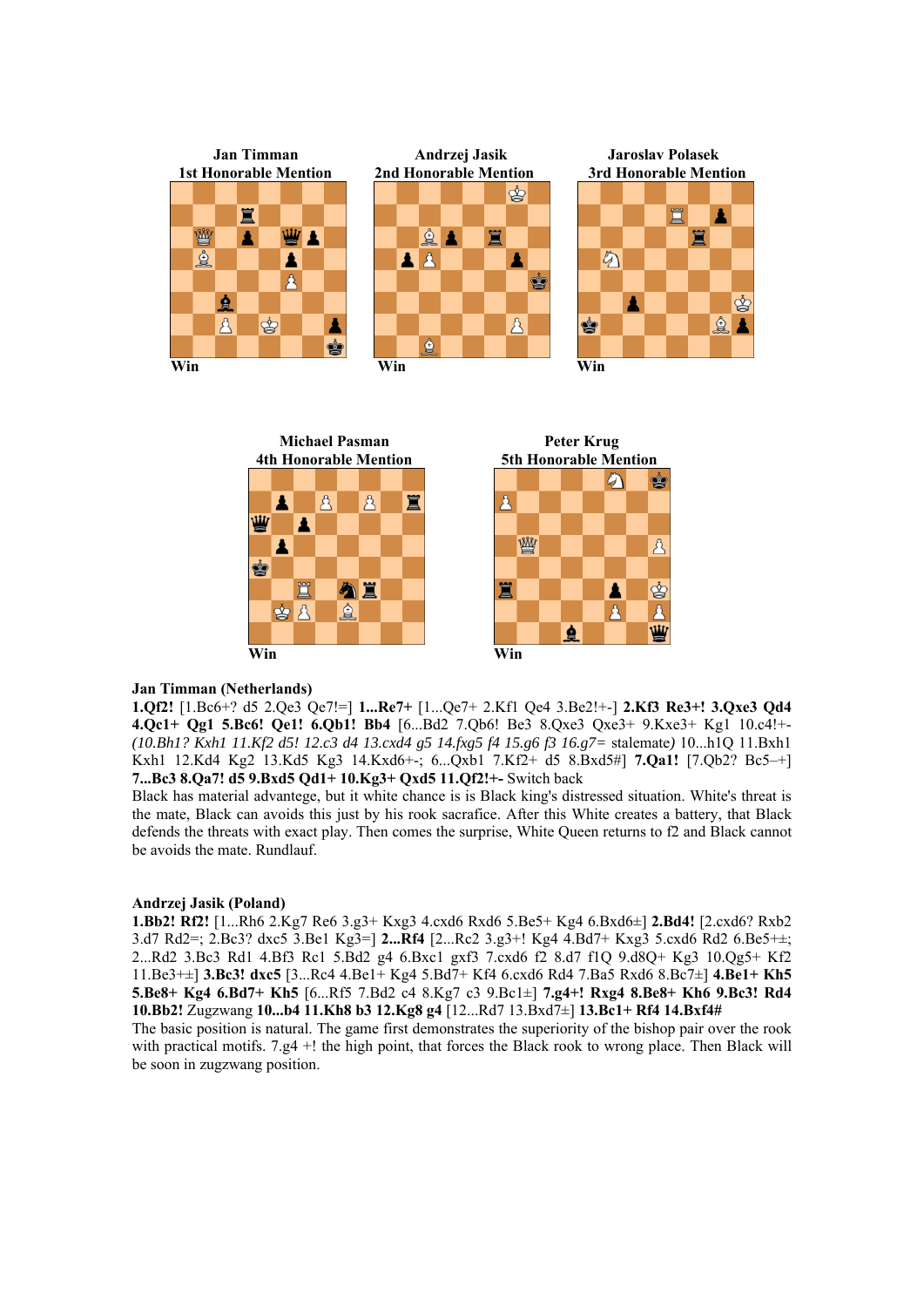#### **Jaroslav Polasek (Rep. Checa)**

**1.Bh1!!** The bishop released the square g2 for white rook [1.Re2+? Kb3 2.Bh1 Rf4 3.Re3 Rc4 4.Nd6 Rc7 5.Kxh2 Kb2 6.Nb5 c2= *(6...Rc4=)* ; 1.Kxh2? c2 2.Re2 Kb3! 3.Nd4+ Kc3 4.Nxc2 Kd3=; 1.Bd5+ Kb2 2.Re2+ c2 3.Kxh2 Rf4! 4.Kg3 Rb4=] **1...c2** [1...Kb2 2.Re2+ c2 3.Nd4 Kc3 4.Nxc2 see main line] **2.Re2 Kb3** [or 2...Kb2 3.Nd4 Kc3 4.Nxc2; 2...Kb1? 3.Na3+] **3.Nd4+ Kc3 4.Nxc2 Kd3 5.Rg2** After 1.Kxh2? this move was not be possible, because white bishop blocked the g2 square. **5...Rh6+ 6.Kg4** [or 6.Kg3 Rg6+ 7.Kh4! see main line*(7.Kxh2? Rxg2+=* with check*)* ] **6...Rg6+ 7.Kh4!** [7.Kf3 wastes time 7...Rf6+ 8.Kg4 Rg6+] **7...Rxg2 8.Ne1+! Ke2 9.Nxg2 g5+** [#] [9...Kf2 10.Kh3! g6 **a)** 10...g5 11.Kxh2 ZZ1; **b)**  10...Kg1 11.Nf4 *(*or *11.Kg3 )* 11...g5 12.Ne2+ Kxh1 13.Kg3 g4 14.Kf2 g3+ 15.Nxg3#; 11.Nf4 g5 12.Nh5 Kg1 13.Ng3; 9...Kf1 10.Kh3 or 10.Kh4*(10.Kg3? g5!= 11.Kxh2 Kf2)* ] **10.Kh3!** avoids zugzwang [10.Kg3?! Kf1 11.Ne3+ *(11.Kxh2 Kf2=* mutual zugzwang ZZ1*)* 11...Kg1 12.Nf5 g4= mutual zugzwang ZZ2] **10...Kf1** [main 10...Kf2 11.Kxh2+- ZZ1] **11.Ne3+!** [11.Kg3 wastes time 11...Ke2 12.Kh3 Kf1; 11.Kxh2?! Kf2= ZZ1 [#]] **11...Kg1** [11...Kf2 12.Nf5 Kg1 13.Ng3] **12.Kg3 g4 13.Nf5** ZZ2[#] **13...Kxh1 14.Kf2 g3+ 15.Nxg3#** 

A fine key move gives space to the rook on g2. In the first phase of game, White must defeat the dangerous Black passed pawn. It works, but the Knight gets to a dangerous place. After the rook exchange the Knight escapes by a check. In the second phase, the Black King launches a successful attack against the cornered bishop, but the h1 is also fatal for the him too. The well-known Knight-mate follows.

#### **Michael Pasman (Israel)**

**1.d8Q** [1.Ra3+?? Kb4 2.c3+ Kc5 3.d8Q Nc4+! 4.Bxc4 Rh2+–+] **1...Nc4+!** [1...Rhxf7 2.Ra3++-] **2.Bxc4 Rhxf7! 3.Ra3+!!** [3.Bb3+? Kb4 4.Qd4+ Ka5 5.Bxf7 Rxc3 6.Kxc3 Qb6 7.Qxb6+ Kxb6=; 3.Bxf7 Rxc3 4.Kxc3 Qa5+ 5.Qxa5+ Kxa5=] **3...Rxa3** [3...Kb4 4.Rxa6+-] **4.Bb3+! Rxb3+** [4...Kb4 5.c3+ Kc5 6.Qd4#] **5.cxb3+ Kb4 6.Qd4+ Ka5 7.b4+! Ka4 8.Qe3! Rf2+!** [8...Kxb4 9.Qc3+ Ka4 10.Qa3#] **9.Qxf2 Kxb4 10.Qd4+! Ka5 11.Qc5! Qa8** [11...Qb6 12.Qa3#] **12.Qa3+ Kb6 13.Qxa8+-** 

The Black king is a target. The key move of the attack is  $3.Ra3 +!!$  sacrifice. On the other hand it seems that 8… Rf2 +! defends everything, but after the 11.Qc5 move come the mate, or Black will be loss of his Queen.

#### **Peter Krug (Austria)**

**1.Ng6+!** [1.Qb2+? Kg8 2.Qxa3 Qg2+ 3.Kh4 Qxf2+=] **1...Kg7 2.Nh4!** [2.Qb2+? Kh6 3.Qc1+ Kh7 4.Qxa3 Qg2+ 5.Kh4 Qxf2+=] **2...Qg2+** [2...Rxa7 3.h6+ Kxh6 4.Qb6+ Kg7 5.Qxa7+ Kf6 6.Qb6+ Kf7 7.Qg6+ Kf8 8.Qd6+ Ke8 9.Kg4 Qg1+ 10.Qg3 +-] **3.Nxg2 fxg2+ 4.Kxg2 Bf3+ 5.Kg1 Ra1+ 6.Qf1 Rxf1+ 7.Kxf1 Kh6 8.Ke1 Kxh5 9.Kd2 Kg5 10.Ke3 Ba8 11.Kd4 Kf5 12.Kc5 Kg4** [12...Bf3 13.Kd6 Kg4 14.Ke6 similar to solution] **13.Kd6 Bf3 14.Ke6 Kf4 15.Kd7!! Kg4 16.Kd6 Kh4 17.Ke6! Kg5 18.Ke5!**  Zugzwang **18...Kg4 19.Kf6 Kh5 20.Kf5 Kh4 21.Kf4 Bb7 22.Ke5! Bf3 23.Kf5 Kh3 24.Kg5 Kxh2 25.Kf4 Kg2 26.Ke3!+-** Zugzwang +- **26...Bd5 27.f4+-** 

After the introductory game, a great endgame develops. The White king maneuvers spectacularly on the queen's side, in the centre, and finally on the king's side. Of the two zugzwang positions, 18.Ke5 !! zz particularly valuable.

| Jan Timman & Mario Garcia        |  |         |  |  |  |   |  |
|----------------------------------|--|---------|--|--|--|---|--|
| <b>Special Honorable Mention</b> |  |         |  |  |  |   |  |
|                                  |  |         |  |  |  | Ŧ |  |
|                                  |  |         |  |  |  |   |  |
|                                  |  | $\beta$ |  |  |  |   |  |
|                                  |  |         |  |  |  |   |  |
|                                  |  |         |  |  |  |   |  |
|                                  |  |         |  |  |  |   |  |
|                                  |  |         |  |  |  |   |  |
|                                  |  |         |  |  |  |   |  |
| Win                              |  |         |  |  |  |   |  |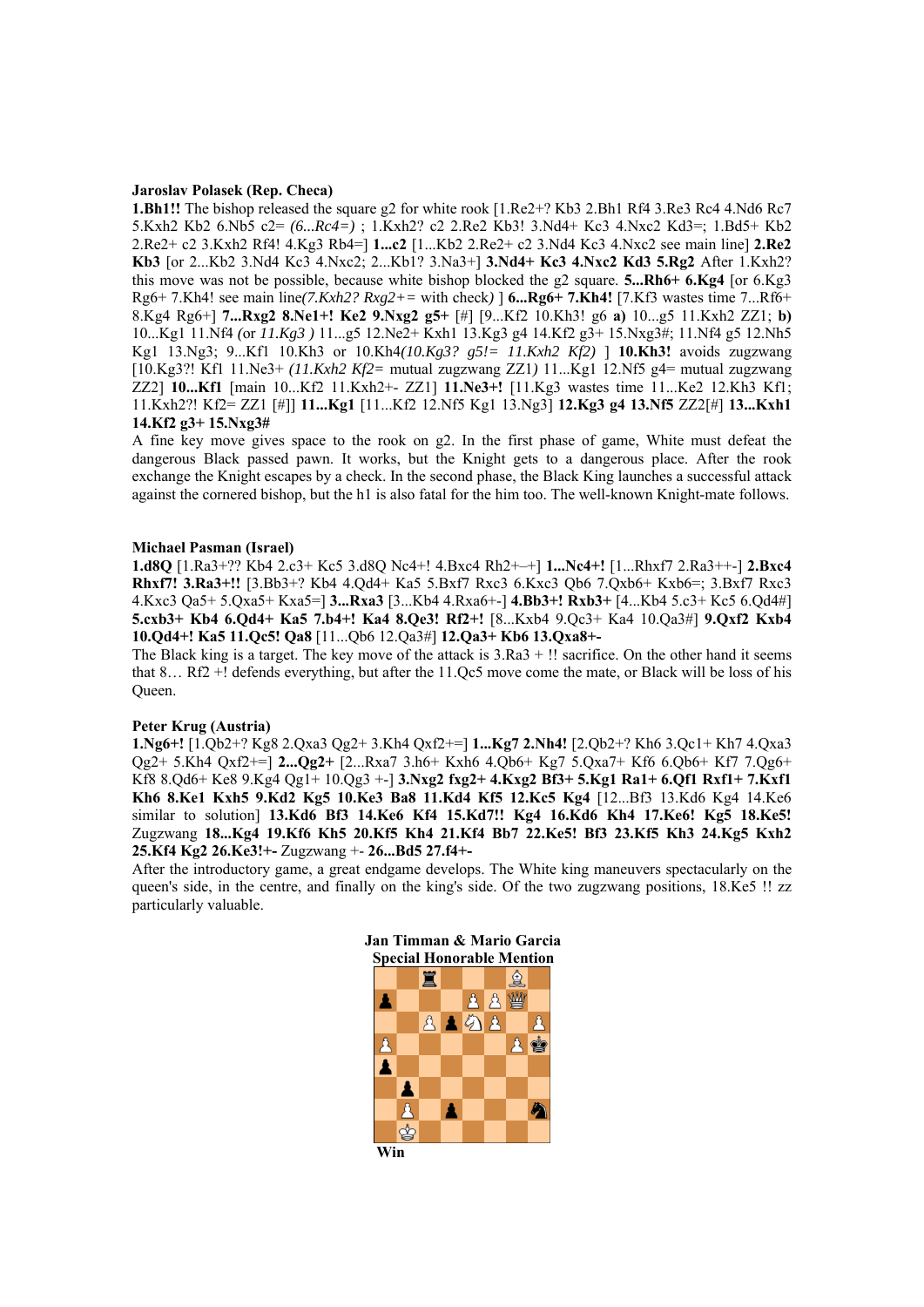#### **Jan Timman & Mario Garcia (Netherlands-Argentina)**

**1.Qg6+ Kxg6 2.Bh7+** with the following lines : A) **2...Kxh7** [B) 2...Kh5 3.Bc2 Rxc6 4.e8Q bxc2+ 5.Ka2 With : b.1.) 5...c1Q **a)** b.2.) 5...c1N+ 6.Ka3 d1Q 7.f8Q+ (ab) 7...Kh4 8.Nd4 (ba) 8...Nd3 *(8...Qd3+ 9.b3 Qxd4 10.Qxc6 Qa1+ 11.Kb4 Nd3+ 12.Kb5 Qe5+ 13.Ka6! Nb4+ 14.Kb7 Nxc6 15.h7 Nxa5+ 16.Ka6 Qe2+ 17.Kxa5 Qe5+ 18.Ka6 Qe2+ 19.Kxa7 Qe3+ 20.Kb7 Qe4+ 21.Kc7 Qxh7+ 22.f7 Qc2+ 23.Kd8!+-)*  9.Qe4+ Ng4 10.Qf7 /g8 10...Qa1+ 11.Qa2 Rc3+ 12.bxc3 Qc1+ 13.Kxa4 Nc5+ 14.Kb4 Nxe4 15.Qa3 Qxa3+ 16.Kxa3 Nxg5 17.Nf3+! Kh5 18.Nxg5+-; **b)** b.3.) 5...d1Q 6.f8Q+ Kh4 7.Qxc6 Qb1+ 8.Ka3 Qa1+ 9.Kb4 Qxb2+ 10.Kxa4 Qa1+ 11.Kb5 Qf1+ 12.Qc4+ Qxc4+ 13.Kxc4 c1Q+ 14.Kd5 /b5 14...Qd1+ 15.Kc6+-; 6.Ng7+ Kh4 (6...Kxg5 7.Qe3+ Kg4 8.Qe4+ Kh3 *(8...Kg3 9.Nf5++-)* 9.h7 Rc8 10.Ne8 Qa1+ 11.Kxa1 d1Q+ 12.Qb1 Rc1 13.h8Q+ Kg3 14.Qhh7+-) 7.Qe4+ Ng4 *(7...Kh3 8.h7 Rc8 9.Ne8 Qa1+ 10.Kxa1 d1Q+ 11.Qb1 Rc1 12.h8Q+ Kg3 13.Qhh7+-)* 8.Nf5+ Kxg5 9.f8Q Qa1+ 10.Kxa1 d1Q+ 11.Qb1 Rc1 12.Qg7+ /g8 12...Kf4 13.Qxg4+! Kxg4 14.Ne3++- fork; C) 2...Kxf7 3.Nd8+ Rxd8 4.exd8N++-] **3.Nf8+ Kh8 4.Ng6+ Kh7 5.f8N+ Rxf8** [5...Kg8 6.h7+ Kf7 7.h8N+ Kg8 *(7...Ke8 8.f7#* mate*)* 8.f7+ Kg7 9.e8N+ Rxe8 10.fxe8N+ Kg8 11.Nf6+ Kg7 12.Ne6# mate] **6.exf8N+ Kg8 7.h7+ Kf7 8.h8N+ Kg8**  [8...Ke8 9.f7+ Kd8 10.Ne6+ Kc8 11.f8Q# mate] **9.f7+ Kg7 10.Ne6+ Kh7 11.f8N+!** [11.Ngf8+?? Kxh8 12.Ng6+ Kh7 13.f8N+ Kg8 14.Ne7+ Kf7–+] **11...Kg8 12.Ne7+ Kxh8 13.Nfg6+ Kh7 14.Nef8+ Kg7 15.Nf5+!+-** White controls the coronation. In this line there are 4 coronation of Knights New Version Study in 10th Ty of UAPA

Very interesting task. After four Knight promotions and a spectacular dancing of the Black king, White stops the dangereous 'd' passed pawn. The authors indicate that this is a version of their earlier work (10th UAPA).



#### **Michal Hlinka & Lubos Kekely (Slovakia)**

**1.b7** [1.Nf5? Nd7! 2.Nxe7+ Kc5 3.Kg4 Kb5=] **1...Nd7** [1...Nc6 2.a6+-] **2.a6 Kc6 3.b8Q! Nxb8 4.a7 Kb7 5.axb8Q+ Kxb8 6.Kg4!** [thematic try 6.Ng4? Kc7 7.Kg3 Kc6! 8.Kf3 Kb5! *(8...Kc5? 9.Ne5!* zz*)* 9.Ne5 Kc5! zz 10.Nd3+ Kd5 11.Kf4 e6! zz 12.Ne5 Kc5! zz 13.Ke4 *(13.Kf3 Kd5 14.Kf4 Kc5=)* 13...Kb4 14.Nd3+ Ka3 15.Nc1 e5!= zz] **6...Kb7** or Kc7 **7.Nf7!** [7.Nf5? e5=; 7.Kf3? Kb6 8.Nf7 Kb5 9.Ne5 Kc5! zz] **7...Kb6** or Kc6 **8.Ne5 Kc5** [8...Kb5 9.Kf4 Kb4 10.Nd3+ Ka3 11.Nc1 as main] **9.Kf3!** [9.Kf4? e6=] **9...Kb4** [9...Kd5 10.Kf4! zz] **10.Nd3+ Ka4 11.Kf4!** [11.Ke4? Ka3 12.Nc1 e5! zz] **11...Ka3** [11...e5+ 12.Ke4! Ka3 13.Nc1 zz] **12.Nc1 e6 13.Kf3! e5 14.Ke4** zz, and wins, for example **14...Kb2 15.a4 Kxc1 16.Kd3** Reciprocal zugzwangs.

The real value of the study is the very clearly presented thematic deception. In this the play is similar to the main version and the same zugzwang position is created. Here White will be in zz, in the main line Black.

#### **Marc Gelly (France)**

**1.Nb3+!** [1.Bf2+? Kc4 2.Nd3 d4 3.Nb2+ Kc5=; 1.Nd3? Kc4÷] **1...Kc4 2.d3+!** [2.Be1? e4!=; 2.a4? d4=] **2...Kxc3 3.Kc1!** [3.Be7? Bh6–+; 3.Be1+ Kb2–+; 3.a4? Rh8–+] **3...Bh6+ 4.Kb1 Bd2 5.Bg3!** [5.Bf6 Bf4 6.Bh4 Bd2 isloss of time] **5...Rd8!** [5...d4 6.Nc1! Bxc1 *(6...Bh6 7.Be1+ Bd2 8.Bxd2+)* 7.Kxc1+-] **6.Bxe5+** [6.Nc5? Bf4 7.Be1+ Bd2=; 6.h4? e4–+] **6...d4 7.Nc5!!** [7.a4? a5–+] **7...bxc5** [7...Rd5 8.Na4#] **8.Bc7! Rb8+** [8...Rd7 9.Ba5#] **9.Bxb8 Bg5 10.Bd6+-** Win **10...Kd2 11.Bxc5 a6 12.Bxd4+-**  Theme:Sacrifices of two Knights to capture a Rock.

The bishop threats the Black king by mates from both directions on the e1-a5 diagonal. 7.Nc5!! opens the diagonal e1-a5 from the direction a5 by the mate threats (Ne4, Na4). The Black's counterplay is delaying in nature.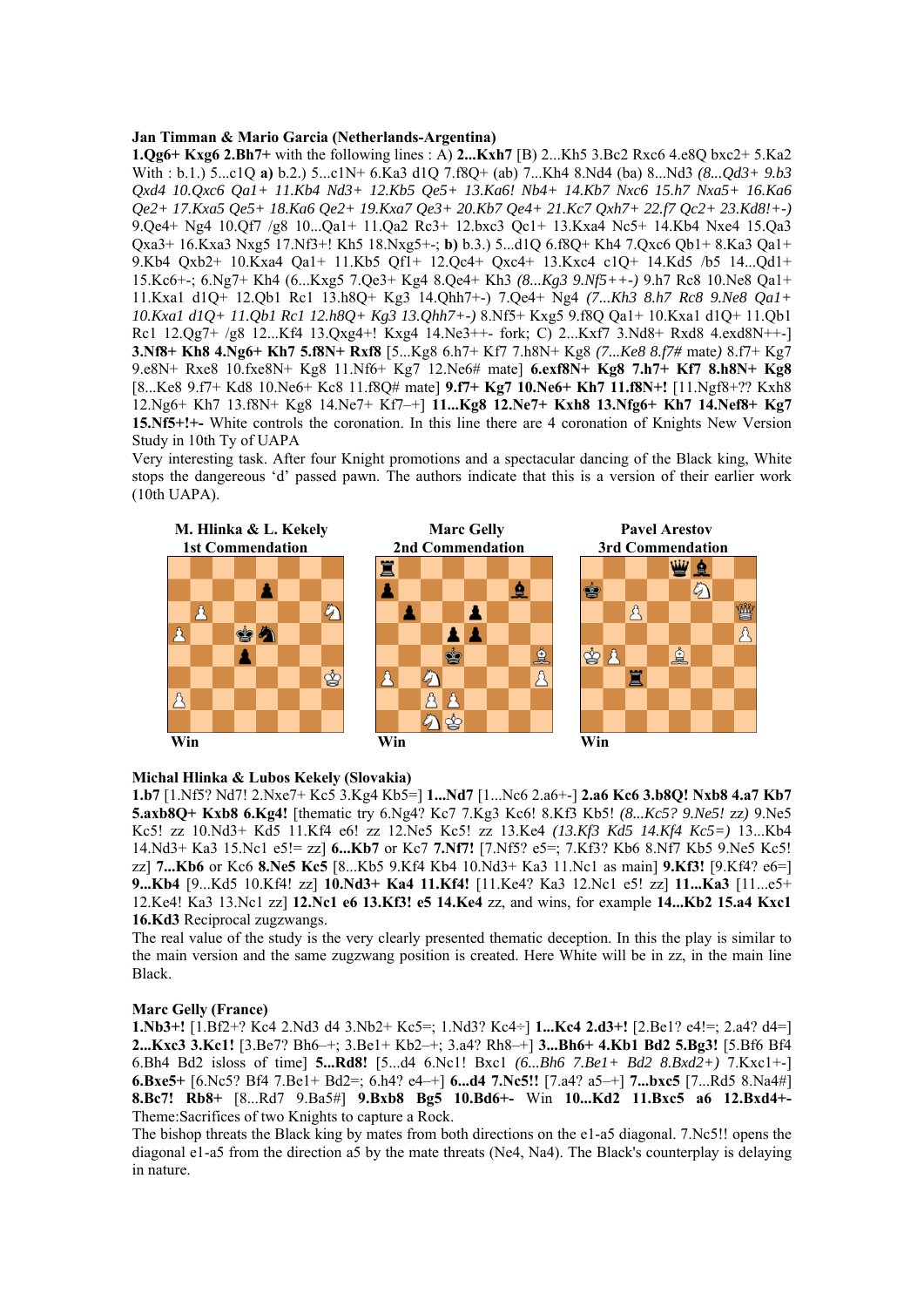#### **Pavel Arestov (Russia)**

**1.Qf6!** [1.Nd6? Qa8! 2.c7 Bxh6 3.Bxa8 Rxc7 4.Nb5+ Kb6 5.Nxc7 Kxc7=] **1...Rc4 2.Nd6 Rxb4+!**  [2...Bxd6 3.Qxd6 Rxe4 4.Qc7+ Ka6 5.Qb7#] **3.Ka5!** [3.Kxb4? Qxe4+! 4.Ka5 Qe1+ 5.Kb5 Qb1+ 6.Kc5 Qc2+=] **3...Bxd6 4.Qxd6 Ra4+!** [4...Qxe4 5.Qc5+! Ka8 6.Qxb4 Qxc6 7.Qg4! Qc5+ 8.Ka4+-] **5.Kb5! Ra5+!** Play for stalemate **6.Kxa5 Qd8+ 7.c7!!** [7.Qxd8 stalemate] **7...Qg5+** [7...Qxd6 8.c8N+! fork] **8.Bf5!** [8.Qd5 Qxd5+ 9.Bxd5 stalemate; 8.Ka4? Qb5+ 9.Kxb5 stalemate] **8...Qxf5+ 9.Kb4!** [9.Ka4? Qxh5!! 10.c8Q Qb5+ /a5 11.Kxb5= stalemate] **9...Qxh5** [9...Qg4+ 10.Kc3 Qh3+ 11.Qd3+-] **10.c8R!**  [10.c8Q? Qb5+ /a5 11.Kxb5= stalemate; 10.Qd8 /d7 10...Qg4+ /h4=] **10...Qg4+ 11.Rc4+-** 

In the starting position, the figures have a lot of room to move, it is not easy to find a plan. White avoids the stalemate traps of Black. Both sides are active and the game abounds in sacrifices. 7.c7 !! the most spectacular, and it's justification is easy to see.



#### **Peter Krug & Mario Garcia (Austria- Argentina)**

**1.c7+!** [Try : 1.b7? 0–0! 2.h7+ Kh8 3.g7+ Kxh7 4.gxf8Q Qxf8! *(4...Nd7+? 5.cxd7 Qxf8 6.bxa8Q Qxa8 7.Bc6!+-)* 5.bxa8Q Kg6 6.Ke4 Qxf6 7.Qxb8 Qd4+= perpetual checks] **1...Nd7+ 2.Bxd7+ Qxd7 3.b7 Rc8**  [3...0–0 4.f7+!+-] **4.b8N!** [4.b8Q?? Rxh6 –+] **4...Qh3 5.d7+ Qxd7 6.f7+!** [6.g7? Qxc7+ 7.d6 Qxb8 8.gxh8Q+ Kd7 9.Qh7+ Kc6 10.Qe4+ Kb6! (10...Kb5? 11.Qb7+ Qxb7 12.axb7 Re8+ *(12...Rb8 13.d7 Kc6 14.Ke6+-)* 13.Kd5 c4 14.d7 Rb8 15.Kd6+-) 11.f7 c4=; 6.d6? Qh3 /g4 7.d7+ Qxd7 8.f7+ Ke7 9.Nxd7 Kxd7 10.g7 Ke7 11.h7 Kxf7 12.gxh8Q Rxh8 13.Kd6 c4!=] **6...Qxf7 7.gxf7+ Kxf7 8.a7 Rxh6** [8...Rxc7 9.a8Q+-] **9.d6!** [9.a8Q?? Re8+ 10.Kf4 Rf6+ 11.Kg5 Rg8+ 12.Kh5 Rf2 !–+] **9...Rh5+ 10.Kf4!+-** WIN [Try: 10.Ke4? Re8+! *(10...Rh4+? 11.Kf3!+-)* 11.Kf4 *(11.Kd3 Rh4 12.a8Q Rd4+ 13.Kc2 Re2+ 14.Kc1 Re1+ 15.Kb2 Re2+ 16.Kb3 Re3+=)* 11...Rh4+ 12.Kf3 *(12.Kg3 Ra4 13.d7 Re3+ 14.Kf2 Rae4!= 15.a8Q Re2+ 16.Kf1 Re1+ 17.Kg2 R1e2+ 18.Kf3 R2e3+=)* 12...Rh6 13.a8Q Rf6+ =] **10...Rh4+ 11.Kg3** /f3+- The Queen and Knight against the two Rooks prevail **11...Ra4 12.d7 Rxc7 13.a8Q Rxa8 14.d8Q +-**-. White pawn against the two rooks and queen after the second move pairs. The keymove avoids try by perpetual check. The minor promotion is nice, after which it is surprising that it Black loses with his huge material advantage. In the final position is not clear how to wins white, need few move pairs analyses yet

**Hungary February , 2022** 

 **Judge: Peter Gyarmati (Hungary)**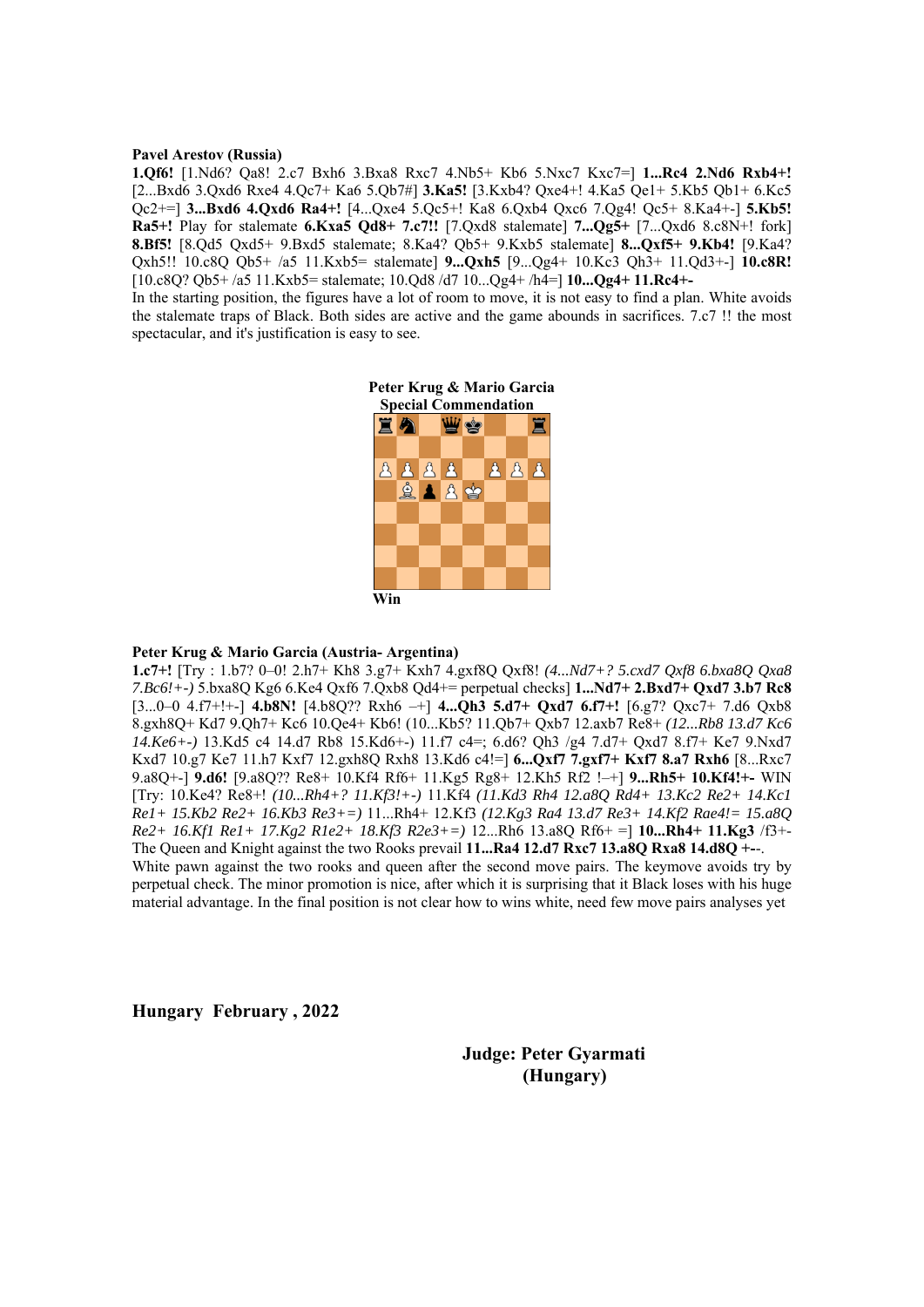## **Section B.2.: Studies – Draw**

## **REPORT**

Many very interesting studies were submitted for the contest!

After the closing of the entries, I have received the studies of the Director in pgn and PDF format

I extend a thank you to all the participants and to the Union Argentina de Problemistas de Ajedrez (UAPA)

My ranking is as follows:











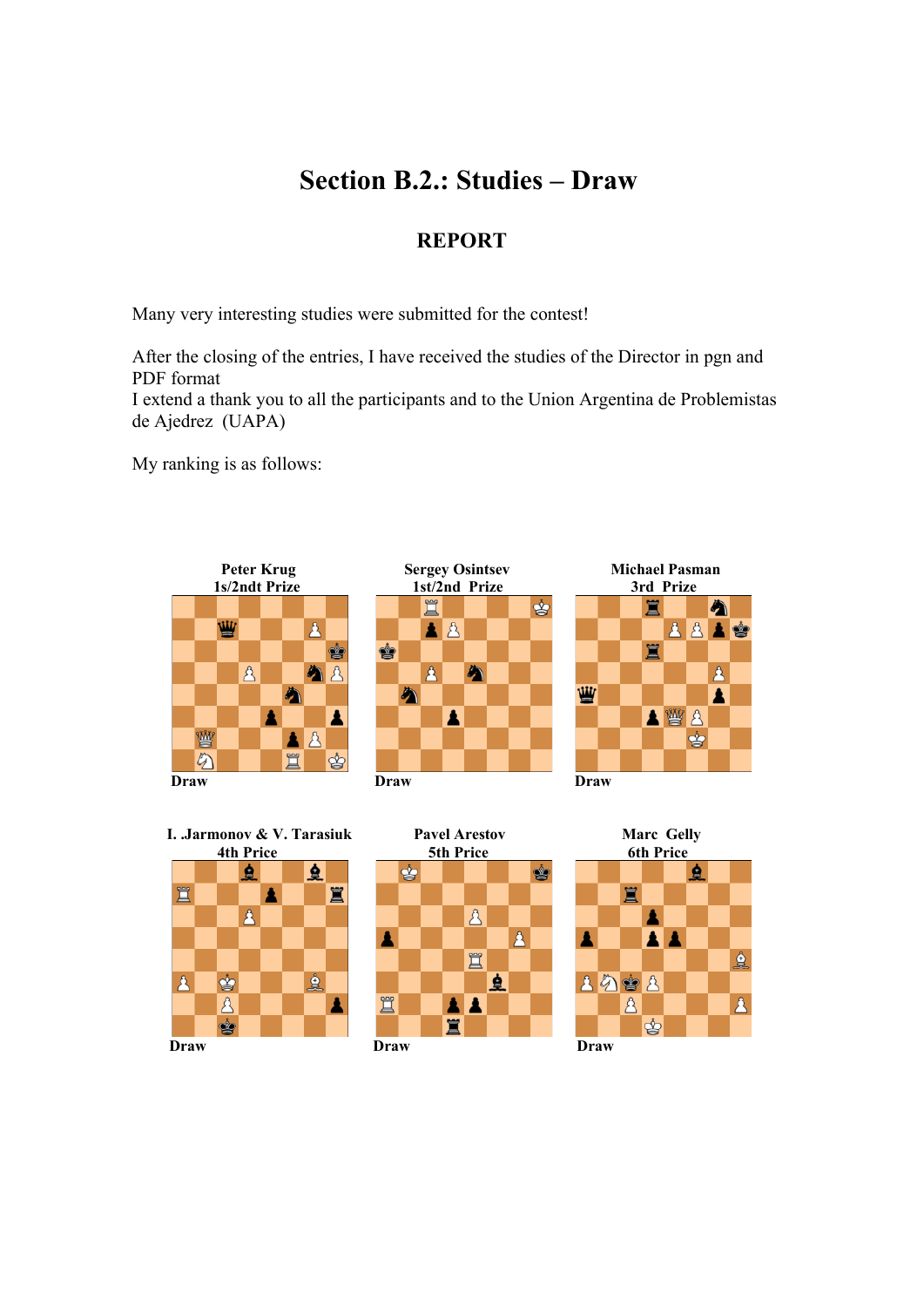Shared prizes : Two excellent logical studies, permeated ( especially Sergei's study) with analytics of the great A.Troitsky! Moves 8.d6!!(in the study by the Austrian composer ) and 6.Ra3+!! (in the study Russian composer) give deep aesthetic pleasure…

#### **Peter Krug (Austria)**

**1.g8N+!** [1.Qf6+? Kh7 2.g3 e2 3.Qf5+ Kxg7 4.Qxg5+ Kh8 5.Qh6+ Kg8 6.Qg5+ Qg7–+; 1.g8Q? hxg2+– +] **1...Kxh5 2.g4+! Kxg4** [2...Kh4 3.Qh8+ Nh7 4.Nh6! e2 5.Nd2 exf1Q+ 6.Nxf1 Kg5 7.Nf5 =] **3.Nh6+ Kh5 4.Nf5 Ne4** [4...Qc4 5.Nxe3 Qe4+ 6.Kh2 Nf3+ 7.Kg3 Qxe3 8.Qh8+ Kg5 9.Qd8+ Kh5 10.Qh8+ Kg6 11.Qg8+= perpetual checks] **5.Nxe3 Ng3+ 6.Kh2 Nxf1+ 7.Nxf1 Nd3+ 8.d6!!** [Try : 8.Ng3+? Qxg3+ 9.Kxg3 f1N+! 10.Kf3 Nxb2 11.Nd2 *(11.d6 Nd3 12.d7 h2 13.Kg2 Nf4+ 14.Kh1 Ne2 15.d8Q Neg3+* –+*)*  11...Nxd2+ 12.Kg3 Ne4+! 13.Kxh3 Nd6–+ Troiski] **8...Qxd6+ 9.Ng3+ Qxg3+ 10.Kxg3 f1N+! 11.Kf3!**  [11.Kxh3? Nf4#] **11...Nxb2 12.Nd2 Nxd2+ 13.Kg3** =

#### **Sergey Osintsev (Russia)**

**1.d8Q!** [1.Ra8+? Kb5 2.d8Q Nf7+ 3.Kg7 Nxd8 4.Rxd8 Kxc5–+; 1.d8N!? Kb5 2.Ra8 Na6! 3.Ra7 *(3.Ne6 d2 4.Nd4+ Kc4 5.Nf5 Kc3 6.Ne3 Ng4 7.Nd1+ Kc2 8.Rxa6 Kxd1–+)* 3...d2 4.Rb7+ Kc4 5.Rb1 Nxc5–+; 1.Rxc7? Nf7+! *(1...Nbc6 2.d8Q Nxd8 3.Rg7 d2 4.Rg1 Ndc6 5.Rd1=)* 2.Kg7 Nd8 3.Rc8 Nbc6 4.Ra8+ Kb5 5.Ra2 Kc4 *(5...Kxc5?=)* 6.Kf6 Kc3–+] **1...Nf7+ 2.Kg8!** [2.Kg7? Nxd8 3.Rxd8 *(3.Rxc7 Ne6+–+)* 3...Kb5 4.Kf6 Kxc5–+] **2...Nxd8 3.Rxc7!** [3.Rxd8? Kb5–+] **3...Nd5!** [3...Ndc6 4.Rg7= *(4.Rd7? Nd5! 5.Rxd5 Ne7+–+; 4.Kf8)* ] **4.Rg7** [4.Rd7? Nf6+–+; 4.Rh7?] **4...Nc6!** [4...Nf6+ 5.Kh8! Nc6 6.Rg3 *(6.Rg6)* 6...d2 7.Rg1=] **5.Rg3!** [5.Rg2? Kb5! 6.Rd2 Kc4! 7.Kf7 Nc7!–+] **5...d2 6.Ra3+!!** [6.Rd3? Nf6+ 7.Kg7! *(7.Kf8 Ne4 8.Ke8 Kb5)* 7...Ne4 8.Kf8 Ka5!! 9.Ke8 Kb5! 10.Kf8 *(10.Rd5? Nf6+–+)* 10...Kc4 11.Rxd2 Nxd2 12.Ke8 Kb5 13.Kd7 Nb3 *(13...Nc4)* 14.Kc7 Nba5 15.Kc8 Ka6 16.Kc7 Ka7 17.Kc8 Nb3 18.Kc7 Nbd4 19.Kc8 Nb5 20.Kd7 Kb7–+] **6...Kb5** [6...Kb7 7.Rd3 Nf6+ 8.Kf8 Ne4 9.Ke8! *(9.Rd5? Ka6 10.Rd3 Ka5! 11.Ke8 Kb5–+)* 9...Kc8 10.Kf8! Kc7 11.Ke8=] **7.Rd3 Nf6+ 8.Kf8** [8.Kf7? Ne5+–+] **8...Ne4 9.Ke8 Ka6! 10.Ra3+!** [10.Kf8? Ka5! 11.Ke8 Kb5–+] **10...Na5 11.Rd3!** [11.Ra1? Nc3! 12.c6 *(12.Kd7 Kb5!–+)*  12...Kb6! 13.Kd7 Nxc6–+] **11...Nc6 12.Ra3+!** [12.Kd7? Nxc5+–+ *(12...Ne5+)* ] **12...Kb5 13.Rd3 Kb4 14.Rxd2!** [14.Kf8? Kc4 15.Rxd2 Nxd2 16.Ke8 Kb5–+] **14...Nxd2 15.Kd7 Kb5 16.Kc7** [16.Kc8] **16...Nb3 17.Kb7 Nba5+ 18.Ka8! Kxc5=** 

#### **Michael Pasman (Israel)**

**1.f8N+!** [1.Qxd3+? Kh8–+] **1...Kh8 2.Ng6+!** [2.exd8Q? Qc2+ 3.Kg3 Rxd8 4.Ng6+ Kh7 5.Qe4 Nf6 6.gxf6 Qc7+ 7.f4 gxf6 8.Ne7+ Kh8 9.Qh1+ Kg7–+] **2...Kh7** [2...Rxg6 3.exd8Q=] **3.Nf8+ Rxf8 4.exf8N+!!** [Thematic try : 4.exf8Q d2! 5.Qxd6 d1N+!! 6.Qxd1 Qxd1 7.Qe4+ Kh8–+] **4...Kh8 5.Qxd3!! Qa7+** [5...Rxd3 6.Ng6+=] **6.Kg2! gxf3+ 7.Kh3! Qd7+!** [7...Nf6 8.Qxd6= f2 9.Qd3=] **8.Nxd7 Rxd3 9.Ne5 f2+** [9...Rd6 10.Nf7+ Kh7 11.Nxd6=] **10.Kg2 f1Q+** [10...Rg3+ 11.Kxf2 Rxg5 12.Nf7+=] **11.Kxf1 Rd1+ 12.Ke2 Rh1** [12...Rd6 13.Nf7+=] **13.Ng6+ Kh7 14.Nf8+=** 

2 knight promotions in the main line, 1 black knight promotion in thematic try, and at the end perpetual check from the same squareas previous promotion. Very unconventional!

#### **Igor .Jarmonov & Vladislav Tarasiuk (Ukraine)**

**1.Bf4+!** [Try: 1.Bxh2? Rxh2 2.dxe7 Bb6! 3.e8Q Rxc2+ 4.Kb4 Rb2+ 5.Ka4 Bb3+ 6.Kb5 Bf7+ 7.Ka6 Bxe8–+] **1...Kd1 2.Bxh2 Rxh2 3.dxe7 Bb6!** [3...Rxc2+ 4.Kb4 Rc4+ 5.Kb5=] **4.Rd7+!** [Try: 4.e8Q? Rxc2+ 5.Kb4 Rb2+ 6.Ka4 Bb3+ 7.Kb5 Bf7+ 8.Ka6 Bxe8 9.Rb7 Bd4–+] **4...Kc1 5.e8Q Rxc2+ 6.Kb4 Rb2+ 7.Ka4** [7.Kc3? Rb3#] **7...Bb3+ 8.Kb5!** [8.Kb4? Bd5+ 9.Ka4 Bc6#] **8...Bf7+** [8...Bd5+ 9.Ka6!=] **9.Ka4 Bxe8** – stalemate

An excellent creative achievement by the Ukrainian duo: an interesting game (though, without flashy effects), unexpected fresh stalemate ending!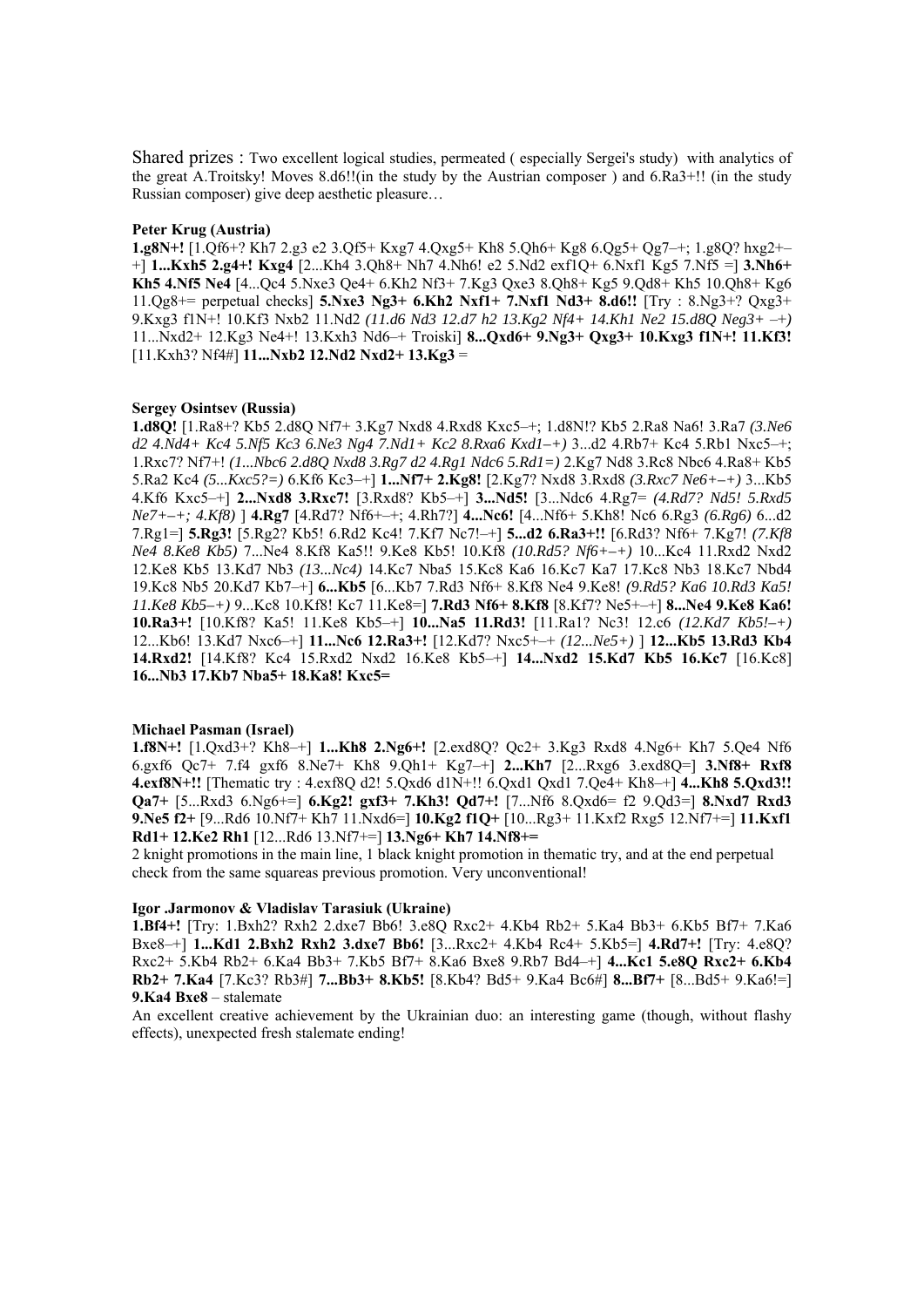#### **Pavel Arestov (Russia)**

**1.e7 Bh5** [1...Rb1+ 2.Kc8! Rc1+ 3.Kb8 Bh5 4.e8Q+ Bxe8 5.Rxe8+ Kg7 6.Rxd2=] **2.g6!** [2.e8Q+? Bxe8 3.Rxe8+ Kg7 4.Rxe2 Rb1+–+] **2...Bxg6 3.e8Q+ Bxe8 4.Rxe8+** with two lines : A) **4...Kg7** [B) 4...Kh7 5.Rxe2 Rb1+ 6.Kc8! *(6.Ka7 d1Q 7.Rad2 Qg1+–+; 6.Kc7? d1Q 7.Rad2 Qc1+ 8.Rc2 Qf4+–+)* 6...Rc1+! *(6...d1Q 7.Rad2 Qc1+ 8.Rc2 Qd1 9.Rcd2=)* 7.Kd8!! *(7.Kb8? d1Q 8.Rad2 Qb3++-; 7.Kd7? d1Q+ 8.Rad2 Qa4+!–+)* 7...d1Q+ 8.Rad2! Qf1! *(8...Qb3 9.Rh2+ Kg6 10.Rhg2+)* 9.Re7+! *(9.Rh2+? Kg6 10.Rdg2+ Kf5 11.Rf2+ Qxf2 12.Rxf2+ Ke6! 13.Ra2 Rc5–+; 9.Rd7+? Kg6 10.Re6+ Kf5 11.Rf7+ Kxe6–+)* 9...Kg6 10.Rd6+=] **5.Rxe2 Rb1+ 6.Ka7!** [6.Kc7? d1Q 7.Rad2 Qc1+ 8.Rc2 Qf4+–+; 6.Ka8? d1Q 7.Rad2 Qh1+– +] **6...d1Q 7.Rg2+!** [7.Rad2? Qg1+] **7...Kh6** [7...Kf6 8.Raf2+! Ke5 9.Re2+ Kf4 10.Rgf2+! Kg3 11.Rg2+ Kh3 12.Rh2+=] **8.Rad2!** [8.Rh2+? Kg5 9.Rad2 Qg1+–+] **8...Qe1 9.Rde2!** [9.Rh2+? Kg5 10.Rhg2+ Kf4 11.Rdf2+ Ke3–+] **9...Qc1** [9...Qf1 10.Rh2+ Kg5 11.Reg2+ Kf4 12.Rf2+=] **10.Rh2+ Kg5 11.Rhg2+ Kf4 12.Rgf2+** perpetual check

In one variant white rooks attack opponent's king horizontally, in another, vertically. In both cases white king plays very subtly (6.Ka7! and 6.Kc8! and 7.Kd8!!).Amazing interaction of white rooks!

## **Marc Gelly (France)**

**1.Kc1!!** [1.Bd8? Rc8! 2.Bxa5+ Kb2 3.Nd2 Rxc2 4.h4 Be7–+; 1.Nxa5? Kb2 2.c4 Kc3 3.cxd5 Kxd3–+] **1...Bh6+ 2.Kb1 Bd2 3.Bd8!** [3.a4? Rf7–+] **3...Ra7 4.a4!!** [Prematurely 4.Bxa5+!? Rxa5 5.Nxa5 e4!–+; Logical try: 4.Bb6? Ra6! 5.Bd8 a4! 6.Nc1 Bh6 7.Na2+ Kd2 8.Nb4 Ra7 9.Nxd5 Rb7+–+] **4...Ra8 5.Bb6!!**  [5.Bc7? e4! 6.Bxd6 e3–+] **5...Ra6** [5...Bf4 6.Bxa5+ iden line main; 5...e4 6.Bd4+ Kb4 7.Nxd2=] **6.Bd8!**  [6.Bf2? d4–+] **6...Bf4 7.Bxa5+!** [7.h4? Kb4–+; 7.Nxa5 Ra8–+] **7...Rxa5 8.Nxa5 e4!** [8...Bxh2 9.Kc1=; 8...Kb4 9.Nc6+=] **9.dxe4** [9.Nb3? exd3! 10.cxd3 Kxb3–+] **9...dxe4 10.Nb3! e3! 11.Nc1 Bxh2 12.a5!=**  Draw [12.Ne2+? Kd2 13.a5 Kxe2! 14.a6 Kd2–+] **12...d5 13.a6** [or 13.Ne2+ similar] **13...Bb8 14.Ne2+ Kd2 15.Nd4 Ba7 16.Nf3+ Ke2 17.Ne5 Kf1** [17...Kd1 18.Kb2 e2 19.Nf3 e1Q 20.Nxe1 Kxe1 21.Kb3=] **18.Nd3 e2 19.Kb2 e1Q 20.Nxe1 Kxe1 21.Kb3!=** 

Very interesting game, strong impression is made by moves 4.a4!!! and 5.Bb6!!. It's a pity that in the end of the study tension falls…



#### **Jan Timman (Netherlands)**

**1.b7!** [1.Bf8+? Rxf8 2.g7 Be1+ 3.Kb5 Bc4+ 4.Kxc4 Rc8+ 5.Kb5 Kxh7–+] **1...Bxb7 2.Bf8+! Rxf8 3.g7 Be1+ 4.Kb5! Bc6+** [4...Ba6+ 5.Ka4!=] **5.Kc4! Bb5+ 6.Kb3 Bc4+** [6...Ba4+ 7.Ka2=] **7.Kc2 Bb3+ 8.Kb2! Bc3+ 9.Kb1!** [9.Kc1? Bd2+ 10.Kb2 Bc1+ 11.Kb1 Ba2+! 12.Ka1 *(12.Kxc1 Rc8+–+)* 12...Bb2+ 13.Kxa2 *(13.Kxb2 Rb8+–+)* 13...Ra8+ 14.Kb1 Kxh7–+] **9...Ba2+ 10.Kc2! Bb1+ 11.Kc1 Bd2+ 12.Kd1! Bc2+ 13.Ke2 Re8+ 14.Kf2! Be3+** [Main- 14...Be1+ 15.Kg1! Kxh7 16.f7 Rg8 17.f8Q Rxg7+ 18.Kf1 Bh4 19.Qf3!=] **15.Kg3 Bf4+ 16.Kg4! Kxh7 17.f7=** Partly based on a study by Kralin.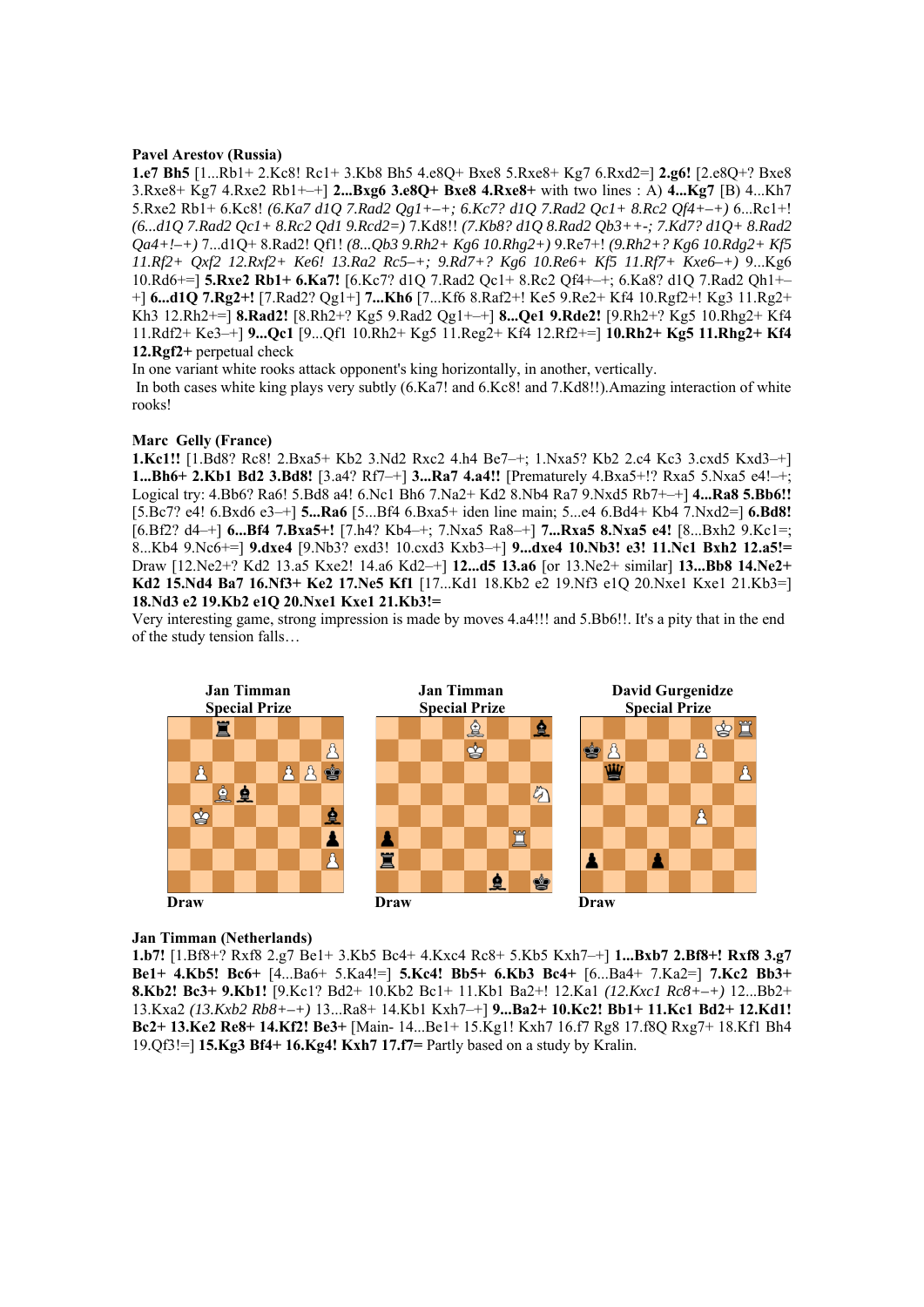### **Jan Timman (Netherlands)**

**1.Bf7!** [1.Nf4? Bd4 2.Bc6+ Kh2 3.Rf3 Kg1 4.Ke6 Rf2 5.Rg3+ Kh2 6.Rxa3 Rxf4–+] **1...Re2+ 2.Kf8 Be5**  [2...Bb2 3.Rg5=; 2...a2 3.Ra3=] **3.Rxa3! Bd6+ 4.Kg8!** [4.Kg7? Rg2+ 5.Ng3+ Kg1 6.Rb3 Bxg3 7.Bd5 Be5+–+] **4...Rg2+ 5.Ng3+! Bxg3** [5...Kg1 6.Rb3 *(*or *6.Rc3 Kh2 7.Kh7 Bxg3 8.Bc4 Be5 9.Rh3+=)* 6...Kh2 7.Bd5 Rg1 8.Kf7=] **6.Bd5** [6.Ra2? Bf2+ 7.Kf8 Kg1–+] **6...Bc4! 7.Bxc4 Bd6+ 8.Kf7 Rf2+** [8...Bxa3 9.Bd5=] **9.Rf3! Rxf3+ 10.Ke6 Rf4 11.Bd5+=** The final part is based on a study by Gurgenidze and Mitrofanov

Comemtary: In the two studies a good development of well-known ideas!

## **David Gurgenidze (Georgia)**

**1.f8Q Qg6+** [1...Qe6+ 2.Qf7 Qxf7+ 3.Kxf7 Kxb7 4.Rd8 a1Q 5.Rxd2 Qh8 6.Rd6=] **2.Qg7 Qxg7+**  [2...Qe8+ 3.Kh7 Qe4+ 4.f5 Qxf5+ 5.Qg6 Qxg6+ *(5...Qd7+ 6.Qg7 Qxb7 7.Qxb7+ Kxb7 8.Rd8 a1Q 9.Rxd2=)* 6.Kxg6 Kxb7 7.Rd8 a1Q 8.Rxd2=] **3.hxg7** A) **3...a1Q** [B) 3...d1Q 4.b8Q+ Kxb8 5.Kh7+! Kb7 beginning of the duel between the King and the Rook 6.Rb8+! Kc7 7.Rc8+! Kd7 8.Rd8+ Kxd8 9.g8Q+= draw] **4.b8Q+ Kxb8 5.Kf7+!** [5.Kh7+? Kc7 6.Rc8+ Kd7 7.Rd8+ Kxd8 8.g8Q+ Ke7 9.Qg5+ Qf6 10.Qc5+ Qd6 11.Qg5+ Kd7 12.Qg4+ Kc7 13.Qd1 Qxf4–+] **5...Kc7 6.g8Q Qa2+ 7.Kg6! Qxg8+ 8.Rxg8 d1Q 9.Rg7+ Kd6 10.f5 Qg4+ 11.Kh6!!** A1) [11.Kf6? Qh5 12.Rg8 Kd5–+] **11...Qxf5** [A2) 11...Qh4+ 12.Kg6 Ke5 13.Rf7 Qg4+ 14.Kh7= and Guretzky-Cornitz theoretical draw] **12.Rg6+ Ke7 13.Rg7+ Kf8 14.Rg8+ Ke7 15.Rg7+ Kf6 16.Rf7+ Kxf7=** stalemate as a result of Ponziani Position Study mixes together Guretzky-Cornitz position, Ponziani position and continuous movement of the King and the Rook

Comemtary: An excellent study based on the ancient classic draw positions

#### Andrzej Jasik **M. Hlinka & M. Garcia** David Gurgenidze<br> **M. Honorable Mention** Honorable Mention **Bendie Bendie Honorable Mention Honorable Mention Honorable Mention** w. A 買 A ♔  $8B$  $\bullet$   $\land$ Â  $\bigcirc$  1 Α 公園 ≜ **Draw Draw Draw**





 **Honorable Mention Honorable Mention Honorable Mention**





 **MIchael Pasman Valery Kalashnikov Alexander Stavrietsky** 



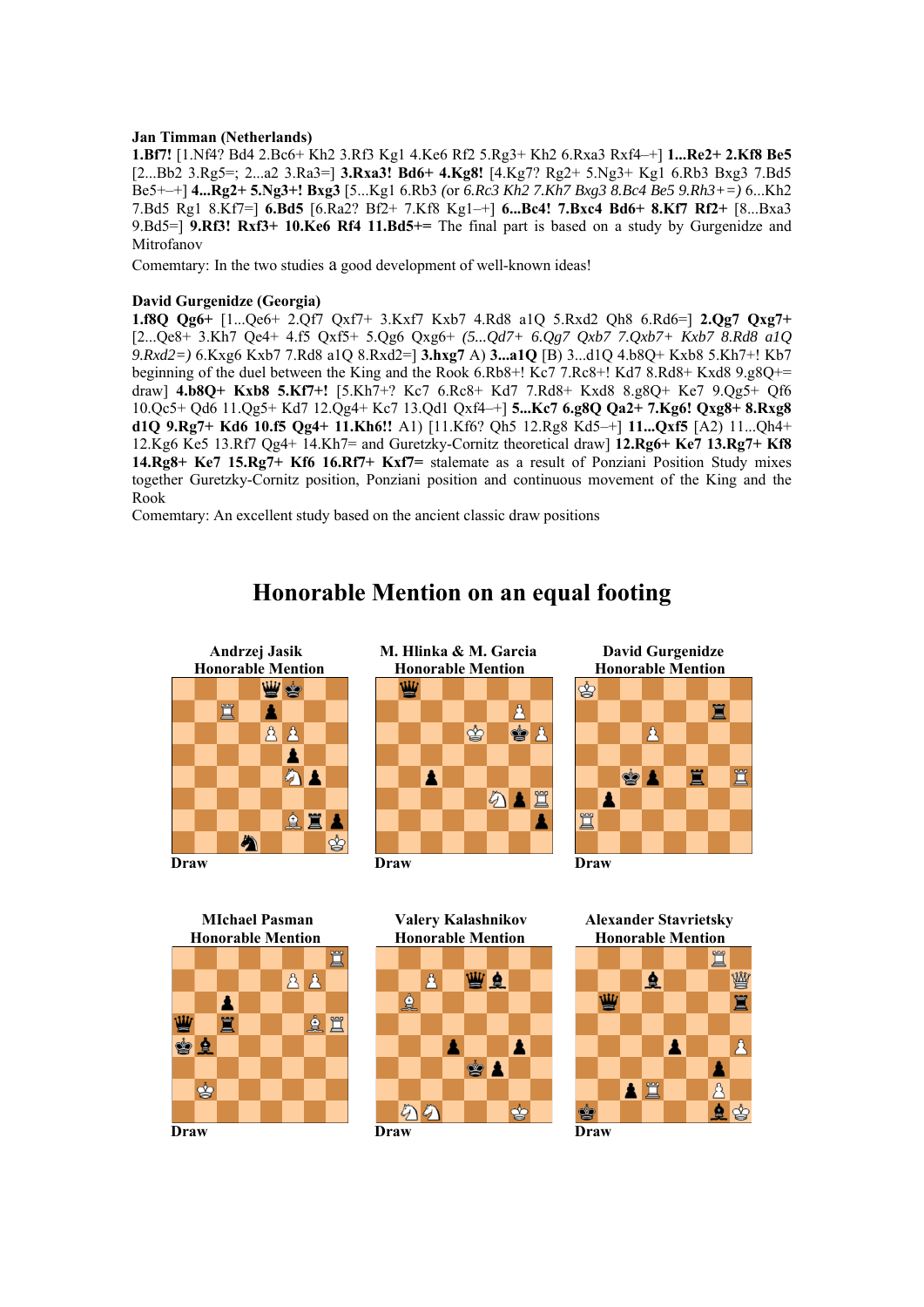

## **Andrzej Jasik (Poland)**

**1.Bc5! Nf2+!** [1...Qa8 2.Bxe7+ Kg8 3.Nxg2 g3 4.f7+ Kh7 5.Bc5 Kg6 6.f8Q Qxf8 7.Nf4+ Kf6 8.Rf7+ Qxf7 9.Bd4+ Ke7 10.exf7 Kxf7 11.Nd3!=; 1...Qb8 2.Kxg2 Qxc7 3.Ng6+ Kg8 4.f7+ Kh7 5.Nf8+ Kg7 6.Nd7=] **2.Bxf2 g3!** [2...Rxf2 3.Ng6+ Qxg6 *(3...Kg8 4.f7+ Qxf7 5.exf7+ Kxf7 6.Nxe7 Kf6 7.Nxf5! Rxf5 8.Kxh2=)* 4.Rc8+ Qe8 5.Rxe8+ Kxe8 6.f7+ Kf8 Stalemate] **3.Ng6+! Qxg6 4.Rc8+ Qe8 5.Rxe8+**  [5.fxe7+? Kxe7 6.Bc5+ Kf6 7.Rxe8 Re2–+] **5...Kxe8 6.f7+** [6.Kxg2? gxf2–+] **6...Kf8 7.Be3!** [Thematic try; 7.Bd4? f4! Zugzwang 8.Kxg2 f3+ 9.Kh1 f2–+] **7...f4 8.Bd4!** Zugzwang [8.Bxf4? Rg1#] **8...f3**  Rf2;e2;d2;c2:a2 **9.Bg7+!** [9.Be3? Rg1+ 10.Bxg1 f2!–+] **9...Kxg7 10.f8Q+ Kxf8** Stalemate Interesting final zugzwang!

## **Michal Hlinka &Mario Garcia (Slovakia-Argentina)**

**1.Ne5+!** [1.Rxg3+? Kh7 2.g8Q+ Qxg8+ 3.Rxg8 Kxg8 4.Nxh2 c3–+] **1...Kh7 2.Nd7 Qe8+ 3.Kd6 Qg6+ 4.Ke7!** [4.Kc7? Qxh6 5.Rxh6+ Kxg7 6.Rh3 g2–+] **4...h1Q! 5.Rxh1 g2 6.Rh5!** [6.Nf8+? Kg8 7.h7+ Qxh7 8.Rxh7 g1Q 9.Rh8+ Kxg7 10.Rh5 Qa7+–+] **6...Qe4+** [6...Qxh5 7.Nf6++- see in main line] **7.Kf7 Qf3+ 8.Ke7 Qe2+ 9.Kf8! Qf2+ 10.Ke8!** [10.Ke7? Qa7! 11.Ke6 Qxd7+ 12.Kxd7 g1Q–+] **10...Qe2+ 11.Kf8 Qf2+ 12.Ke8 Qe2+ 13.Kf8 Qf3+** [13...Qe6 14.Rg5 Qxh6 15.Rh5!=] **14.Ke7 Qxh5 15.Nf6+ Kxh6 16.g8Q Qc5+** [16...Qe5+ 17.Kf7 Qc7+ 18.Ke6=] **17.Ke6!** [17.Kf7? g1Q 18.Ng4+ Kh5 19.Nf6+ Kh4 20.Qh7+ Kg3 21.Ne4+ Kf3 22.Nxc5 Qxc5–+] **17...g1Q 18.Qh7+** /h8 **18...Kg5 19.Qh5+** [19.Ne4+? Kf4 20.Qh4+ Kf3 21.Nxc5 Qxc5–+] **19...Kf4 20.Nd5+ Qxd5+** [20...Ke4 21.Qf5+ Kd4 22.Qe5+ Kd3 23.Qc3+= perpetual checks] **21.Kxd5=** 

A beautiful move 6.Rh5!!

## **David Gurgenidze (Georgia)**

**1.Ra4+ Kb5 2.Rxf4 b2** [2...Kxa4 3.Rxd4+=] **3.Raxd4 b1Q 4.d7 Qa1+ 5.Ra4 Qh1+ 6.Rfe4 Qh8+ 7.Re8**  I) **7...Qh1+** [II) 7...Rg8 8.Rae4 Kc6 9.d8N+! *(9.d8Q? Qa1+ 10.Kb8 Qb2+ 11.Kc8 Qb7#)* 9...Kd5 *(9...Kd7?? 10.R4e7+ Kc8 11.Ne6+ Rxe8 12.Rc7#+-)* 10.R4e5+ Kc4 11.Re4+ Kd5 12.R4e5+ Qxe5 13.Rxg8=] **8.Ree4 Rxd7 9.Rab4+ Kc6 10.Rbc4+ Kd6 11.Rcd4+ Kc7 12.Rc4+ Kd8 13.Rc8+ Kxc8=**  stalemate

Funny choice at the end: stalemate with a fixed rook or the transformation of a pawn into a knight…

#### **MIchael Pasman (Israel)**

Black has mating threats with Ba3 or Bc3 **1.Ra8!!** Forcing the black queen to move from a5 to a8 with rook sacrifice ! [1.Rb8? Rc4!–+; 1.f8Q? Ba3+] **1...Qxa8** [Secondary line : 1...Bc3+ 2.Ka2 Kb4+! 3.Kb1!! *(3.Rxa5 Rxa5+ 4.Kb1 Kb3!–+)* 3...Qb5 4.Rb8!! Qxb8 5.f8Q Qb5 6.Qxc5+!! Kxc5+ 7.Kc2 Qb2+ 8.Kd3 Qb3 9.Bf6+! Kb6 10.Bxc3=] **2.f8Q Ba3+ 3.Ka1!** [3.Ka2? Rc2+ 4.Kb1 Rb2+ 5.Ka1 Bxf8 6.g8Q Kb5+ 7.Kxb2 Ba3+–+ 8.Kb3 Qxg8+] **3...Rc1+!** [3...Qa6 4.Rh3! Rxg5 5.g8Q Bxf8 6.Qa2+ Kb5 7.Rb3+ Bb4 8.Qxa6+ Kxa6 9.Rxb4=] **4.Bxc1 Bxf8 5.Ra5+!!** Forcing the black queen to move back (forced switchback) from a8 to a5 with another rooksacrifice!! [5.g8Q? Bg7+! 6.Qxg7 Kb3+–+] **5...Qxa5**  [5...Kxa5 6.g8Q=] **6.g8Q! Bg7+! 7.Bb2!** [7.Qxg7? Kb3+–+] **7...Kb4+!** [7...Bxb2+ 8.Kxb2 Qd2+ *(8...Qb4+ 9.Kc2)* 9.Kb1 Qd3+ 10.Kb2=; 7...Kb5+ 8.Kb1 Qe1+ 9.Ka2=] **8.Kb1 Bxb2** [8...Qf5+ 9.Ka2 Qa5+ 10.Kb1=] **9.Qb3+!!** [9.Kxb2? Qa3+ 10.Kc2 Qc3+–+ Forcing queen exchange] **9...Kc5** [9...Kxb3 Stalemate] **10.Kxb2** [10.Qxb2? Qb4–+] **10...Qb4 11.Ka1! Qxb3** Model Stalemate. Forced switchbacks (Qa5-a8, Qa8-a5) by rook sacrifices

A spectacular game, but the stalemate ending has long been known.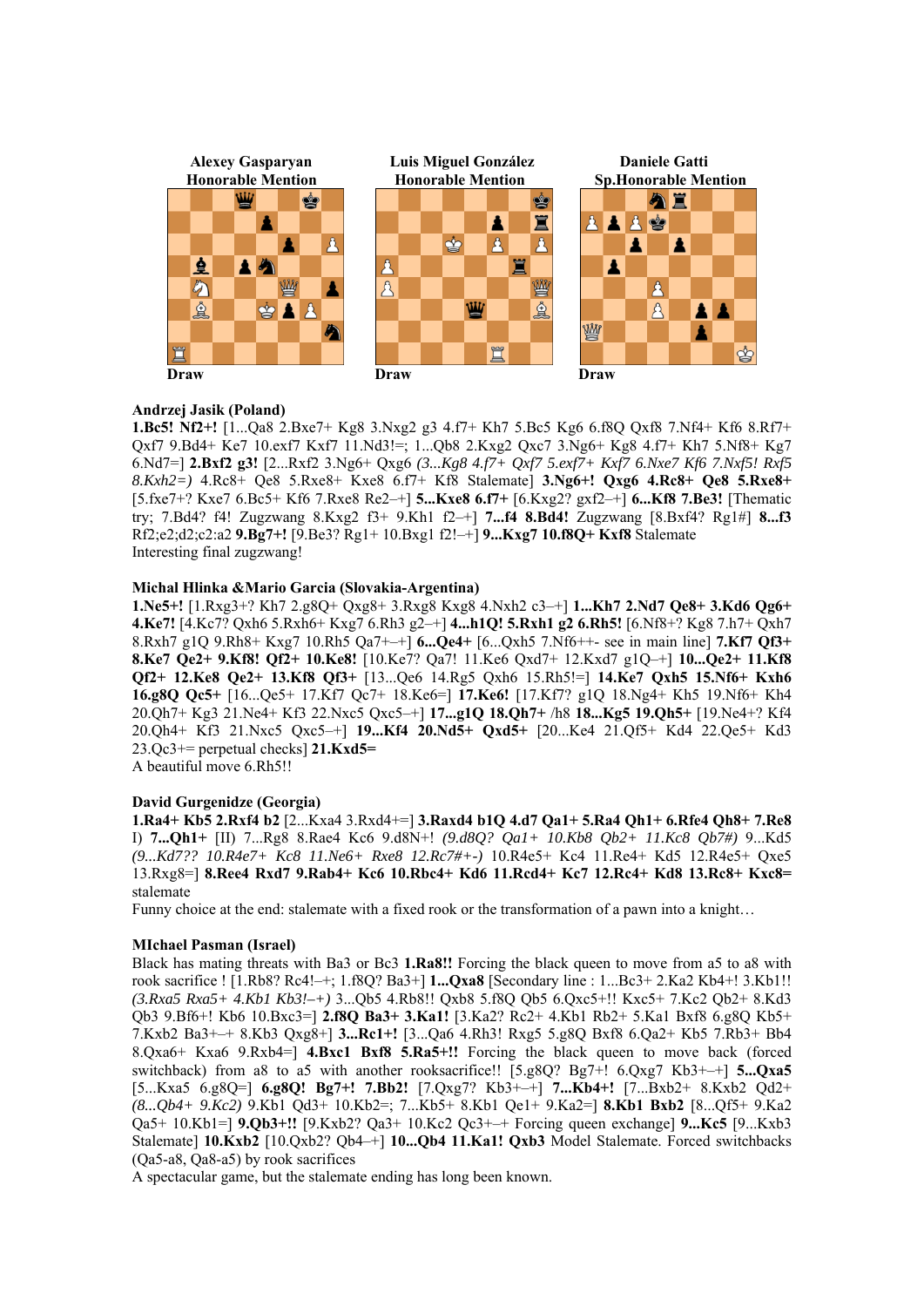#### **Valery Kalashnikov (Russia)**

**1.c8Q f2+ 2.Kf1 Qb4 3.Qc3+** [3.Bxd4+?! Qxd4 4.Qc2 Qc4+ 5.Qe2+ Qxe2+ 6.Nxe2 Bc4–+] **3...Qxc3 4.Nxc3 Bc4+ 5.N3e2!** [Try 5.N1e2? Kf3! 6.Bxd4 g3 7.Bxf2 gxf2 8.Ne4 Bxe2# model mate] **5...g3!**  [5...Kf3 6.Bc7=] **6.Bxd4+ Kf3 7.Bxf2 gxf2 8.Nd3! Bxd3** stalemate with pin A beautiful and fresh stalemate ending.

#### **Alexander Stavrietsky (Russia)**

**1.Ra8+!** [1.Qxe4? Qb1!–+] **1...Kb1 2.Qxe4 Rxh4+! 3.Qxh4 Bh2 4.Ra1+! Kxa1 5.Qh8+ Kb1 6.Qb2+!! Qxb2 7.Rxc2!** A) **7...Bh3** [7...Bg1 8.Rxb2+ Kxb2 9.Kxg1 positional draw Nro 2] **8.Rxb2+ Kxb2 9.gxh3**  positional draw Nro1

The bright game ends with two classic draws

#### **Alexey Gasparyan (Armenia)**

**1.Ra8!!** [1.Bxd5+? Kh7! a) *(1...Kh8? 2.Ra8 Nf1+ 3.Ke4 Qxa8 4.Bxa8 hxg3 5.Nd5 g2 6.Nxf6 g1Q 7.Kxe5=)* 2.Qe4+ *(*b) *2.Be4+ Kh8! 3.Ra8 Nf1+ 4.Kf2 Qxa8 5.Bxa8 hxg3+ 6.Qxg3 Nxg3 7.Kxg3 Kh7 8.Nd5 Ng6–+)* 2...Kh8!! *(2...Kxh6? 3.Qxh4+ Kg7 4.Ra8 Nhg4+ 5.Kd2=)* 3.Ra8 Nhg4+ 4.Qxg4 Nxg4+ 5.Kxf3 Ne5+ 6.Kg2 Qxa8 7.Bxa8 hxg3 8.Be4 e6 9.Kxg3 Nf7–+] **1...Qxa8** [1...Nhg4+ 2.Kd2= e.g. 2...Qxa8 3.Bxd5+ Qxd5+ 4.Nxd5 f2 5.Nxe7+=] **2.Bxd5+! Qxd5 3.Nxd5 f2! 4.Nxf6+!** [4.Nxe7+? Kf7 5.Kxf2 Nd3+ 6.Kg2 Nxf4+ 7.gxf4 Bd3!–+] **4...exf6 5.h7+! Kxh7 6.Qxh4+** A) **6...Kg7** [B) 6...Kg8 7.Kxf2 Neg4+! 8.Kg2 Bf1+! 9.Kh1 Be2 10.Kg2 Kg7 11.Kh1!= positional draw] **7.Kxf2 Neg4+**  [7...Nhg4+ 8.Kg2 Bc6+ *(8...Ne3+ 9.Kf2 N3g4+ 10.Kg2=)* 9.Kf1! Bb5+ 10.Kg2=] **8.Kg2 Bc6+** [8...Be2 9.Kh1 Bd1 10.Kg2 Be2 11.Kh1=] **9.Kh3 Be8 10.Kg2 Bc6+ 11.Kh3 Bf3! 12.Qg5+ fxg5=** stalemate Excellent opening move (1.Ra8!!), beautiful queen sacrifice at the end (12.Qg5!).

## **Luis Miguel González (Spain)**

**1.Bf5!** [1.Rf5? Rg8–+ *(*or *1...Rg6–+ )* ] **1...Qd2+!** [1...Rg2 2.Qe4! Rd2+ 3.Kc6! Qc3+ 4.Kb7 Rb2+ 5.Ka6! Qxf6+ 6.Ka7 Rxh6 7.Qe8+ Kg7 8.Rg1+ Rg6 9.Rxg6+ fxg6 10.Be4!=; 1...Rxf5 2.Rxf5 Qe6+ 3.Kc7! Qxf5 4.a6 Qc5+ 5.Kb7=] **2.Kc6!** [2.Ke7? Rg8!–+; 2.Kc7? Qxa5+!–+] **2...Qc3+!** [2...Rg8 3.Qf4! Qc3+ 4.Kb7 Qxa5 5.Rb1!=] **3.Kb7!** [3.Kb5? Qe5+! 4.Kc4 Rg3! 5.Qd4 Qxa5 6.Bxh7 Qxa4+ 7.Kd5 Qd7+ 8.Kc5 Qc7+ 9.Kd5 Kxh7 10.Qe4+ Kh8 11.Qe8+ Rg8 12.Qe7 Rg5+–+] **3...Qb2+! 4.Ka7!** [Thematic try: 4.Kc7? Qxf6! 5.Qb4! Rxh6 6.Bg6 Qe5+!–+] **4...Qxf6** [4...Rg8 5.Qf4! Qxf6 6.Bxh7 Qe7+ 7.Kb6=] **5.Qb4!** aiming for 6.Qf8+ [5.Bxh7? Rxa5+!–+] **5...Rxh6 6.Bg6!!** Plachutta [6.Qf8+? Rg8 7.Qxg8+ Kxg8 8.Bh7+ Kxh7! 9.Rxf6 Rxf6 10.a6 Rf4! 11.a5 Rb4!–+; 6.Qb6? Qe7+!–+] **6...Rxa5+!** [6...Qxg6 7.Qf8+ Kh7 8.Rxf7+ Qxf7+ 9.Qxf7+ Rg7 10.Qxg7+ Kxg7 11.a6=; 6...Qd8 7.Qc3+ f6 *(7...Kg8 8.Bxf7+=)*  8.Qxf6+ Qxf6 9.Rxf6 Rhxg6 10.Rxg6 Rxg6 11.a6=; 6...Qxf1? 7.Qf8#] **7.Qxa5 Qxf1 8.Qe5+!** [8.Qc3+? Kg8! 9.Qc8+ Kg7 10.Bxf7 Qxf7+ 11.Qb7 Rh5! 12.Qxf7+ Kxf7–+ and White has lost a tempo regarding the main line] **8...Kg8 9.Qe8+ Kg7 10.Qxf7+ Qxf7+ 11.Bxf7 Kxf7 12.a5 Ke6 13.a6!** [13.Kb7? Rh7+ 14.Kc6 Ke7! 15.Kc7 Ke8+! 16.Kb8 Kd7 17.a6 Kc6–+] **13...Kd7 14.Kb7 Rh1 15.a7 Rb1+ 16.Ka8!=**  [16.Ka6? Kc7! 17.a8N+ Kc6–+]

An unusual treatment of the Plachutta theme (6.Bg6!!)!

#### **Daniele Gatti (Italy)**

**1.Qd5+ exd5 2.c8Q+** [2.cxd8Q+? Rxd8–+] **2...Kd6 3.Qb8+ Kd7 4.Qc8+ Kd6 5.Qb8+ Ke7 6.Qc7+ Ke6 7.Qe5+ Kd7 8.Qg7+ Re7 9.Qg4+ Re6 10.Qg7+ Re7 11.Qg4+ Kc7 12.Qxg3+ Kb6 13.a8N+!** [Thematic logical try: 13.Qxf2? Kxa7! 14.Qxf3 Ne6 15.Qf6 Rh7+ 16.Kg1 Nc7 17.Qf8 Na6!–+ Queen arrived in 8th rank without tempo gaining and Black can defend from check in c5 and rearrange his forces] **13...Ka7 14.Qxf2 Kxa8 15.Qxf3 Ne6 16.Qf6 Rh7+ 17.Kg1** /g2 **17...Nc7 18.Qf8+! Ka7 19.Qc5+! Ka8 20.Qf8+ Ka7 21.Qc5+ Ka6 22.Qa3+ Kb6 23.Qc5+ Ka5 24.Qa3+ Kb6 25.Qc5+** perpetual check Dan successfully developed his etude of 13 IT UAPA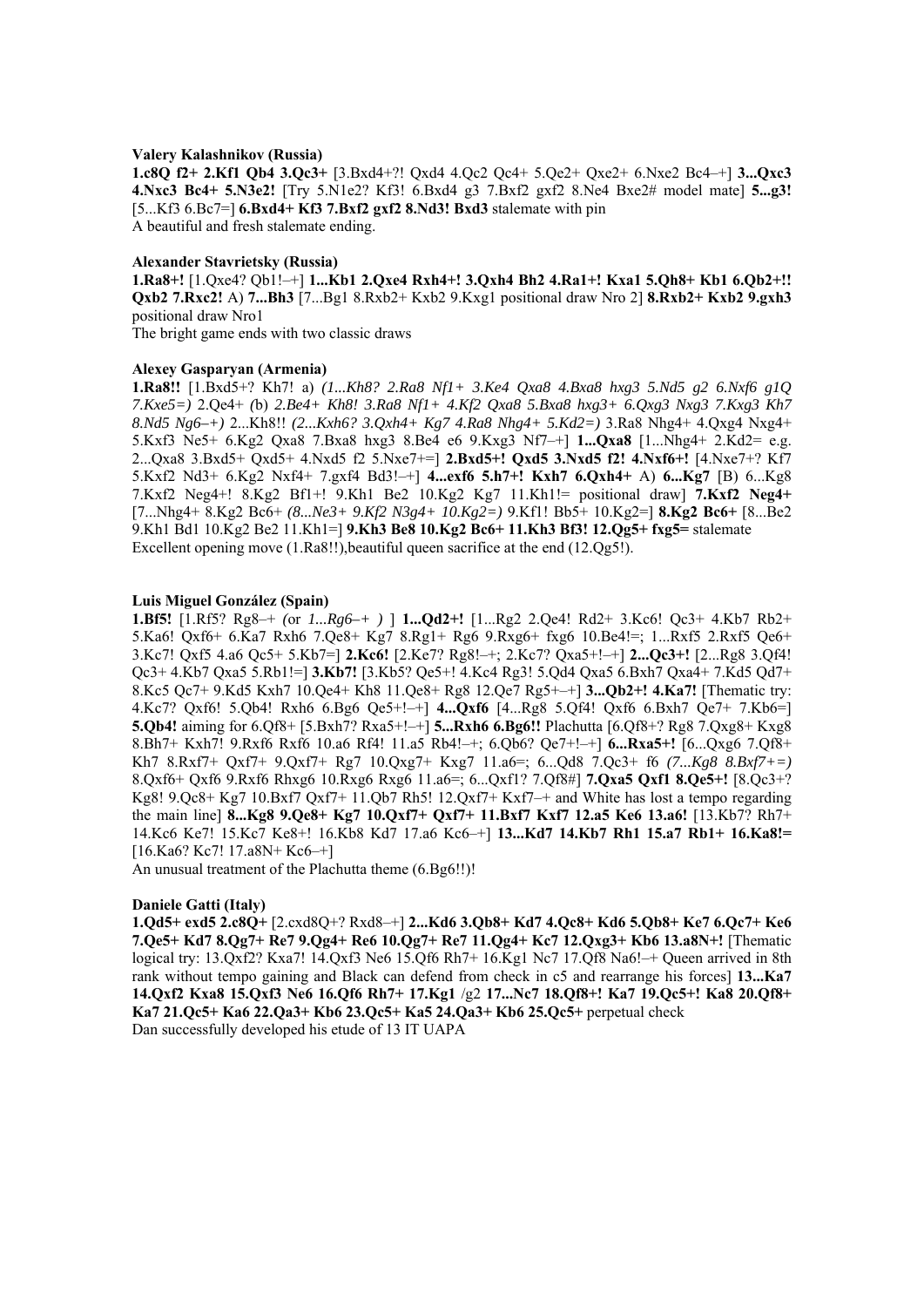## **Commendations on an equal footing**



 **Commendation Commendation Commendation**







## **Valery Kalashnikov (Russia)**

**1.Ra1!** [1.Ra5? Kd6 2.a7 Ne6+ 3.Ke8 Nc7+ 4.Kf8 Rf4+ 5.Kg7 Rf7+ 6.Kg6 Rf8–+; 1.Rxc4? Bxc4 2.a7 Bd5 3.Kc8 Nxd7–+; 1.Ra3? Kf7 2.Rxb3 Ne6#] **1...Kd6 2.a7 Ne6+ 3.Ke8 Nc7+ 4.Kf8** [4.Kd8? Ba4 5.Rxa4!? Ne6+! 6.Ke8 Rxa4–+] **4...Rf4+** [4...Kxd7 5.a8Q Rg4! 6.Rd1+! Bxd1 7.Qb7!=] **5.Kg7 Rg4+**  [5...Rf7+ 6.Kh6 Rf6+ 7.Kg7 Rf7+ 8.Kh6 Rf8 9.Rb1 Be6 10.Rb8=] **6.Kh7!** [6.Kf6? Rg8 7.Rb1 Bd5 8.Rb8 Kxd7–+] **6...Bc2+ 7.Kh8! Rh4+ 8.Kg8!** [8.Kg7? Ne6+ 9.Kg8 Bh7+ 10.Kh8 Bd3+ 11.Kg8 Rg4+ 12.Kh8 Nd8 13.a8Q Nf7#] **8...Bb3+ 9.Kg7! Rg4+ 10.Kh7! Bc2+ 11.Kh8!** geometrical positional draw (white Square and 2 black Pendulum)

The geometric positional pattern is an interesting find!

## **Michal Hlinka & Luboš Kekely (Slovakia)**

**1.c6+!** [1.d8Q? b1N+ 2.Ka4 Rxa2#; 1.Re1? b1N+ 2.Rxb1 Nb5+ 3.Ka4 Rxa2#] **1...Kc7 2.d8Q+! Kxd8 3.Rd5+ Kc7** [3...Kc8 4.Bxb2 Nb5+ 5.Rxb5 axb5 6.Be5 Rc2 7.c7=; 3...Ke7 4.Rd7+ Ke6 5.Bxb2 Nb5+ 6.Ka4 Rxb2 7.Ka5 Rxa2+ 8.Kb6=] **4.Be5+!** [4.Bxb2? Nb5+ 5.Rxb5 axb5 6.Bf6 Kxc6 7.Be5 Kd5 8.Bd4 Ke4! *(8...Kxd4?* stalemate*)* 9.Be3 Kd3! 10.Bf2 Kc2!–+] **4...Kb6 5.Bd4+! Kxc6** [5...Kc7 6.Be5+=] **6.Rc5+ Kb7** [6...Kd6 7.Bxb2 Nb5+ 8.Ka4 Rxb2 9.Ka5 Rxa2+ 10.Kb6 Nd4 11.Ra5=] **7.Bxb2 Nb5+ 8.Ka4 Rxb2** [8...Ka7 9.Rc6 Rxb2 10.a3 Ra2 11.Rxa6+ Kxa6 stalemate] **9.Rxb5+! axb5+ 10.Ka3 Rh2**  stalemate[10...Rb1 stalemate]

Good game, but the stalemate ending has long been known.